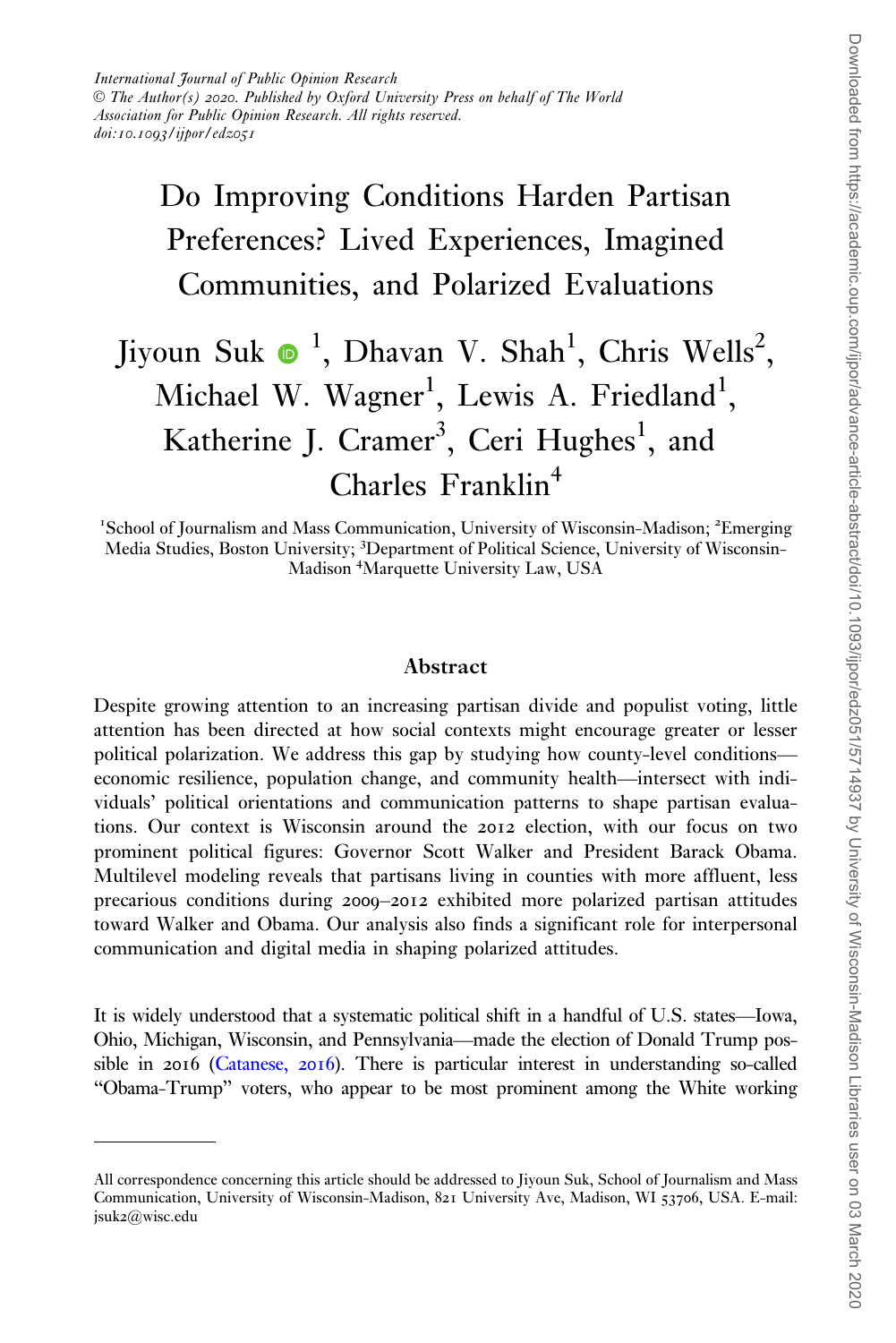class. Some assert that the roots of this phenomenon can be traced to social dislocation and the hollowing out of communities that led White voters, particularly those in rural areas, to vote in defense of localities in decline [\(Morgan](#page-17-0) [& Lee,](#page-17-0) 2018). Linked to this is an economic argument, that the "Great Recession" was felt more acutely in some localities, with recovery occurring more slowly, fostering resentment about being left behind [\(Cramer,](#page-16-0) 2016). Some voters resided in communities with higher than average rates of morbidity and mortality, and, despite the promise of the Affordable Care Act, were still struggling with healthrelated issues [\(Monnat,](#page-17-0) 2016). The role of such socioeconomic contextual factors in softening or strengthening partisan support for candidates merits deeper attention.

Political scientists have investigated the role of local contexts in vote choice, especially in relation to far right and populist parties and candidates in Europe [\(Bowyer,](#page-16-0) [2008](#page-16-0); [Poznyak, Abts, & Swyngedouw,](#page-17-0) 2011). While some find radical-right candidates fare better in rural areas, regions with higher concentrations of foreigners, and locales with "increases in unemployment rates and in the number of college-educated citizens" [\(Stockemer,](#page-18-0) 2017, p. 41), others conclude that diversity or economic disparities do not explain support for these parties ([Patana,](#page-17-0) 2018). Clear explanatory frameworks for these phenomena are difficult to construct, likely due to the fact that local contexts vary over time which requires multilevel approaches attentive to dynamic changes [\(Poznyak et al.,](#page-17-0) [2011](#page-17-0)). Even more challenging is explaining how social contexts interact with individuallevel dispositions such as partisanship to amplify or attenuate the partisan divide.

Communication scholars have emphasized the importance of mass communication and social networks as they intersect with contextual characteristics in shaping political discussion and participation but have paid limited attention to contextual and cross-level effects on polarization and political evaluations [\(Paek, Yoon,](#page-17-0) & [Shah,](#page-17-0) 2005; [Shah,](#page-17-0) [McLeod,](#page-17-0) & [Yoon,](#page-17-0) 2001; [Wells et al.,](#page-18-0) 2017). This work considers how individual-level interactions and social integration condition the effects of community differences on local norms and participatory behaviors. Related work has emphasized the role of interpersonal communication alongside news sources as key to constructing a sense of community [\(Howley,](#page-16-0) 2005). Building on this prior work integrating community, context, and communication, our research considers how local contextual conditions interact with individuals' partisanship and communication channels to shape political evaluations and polarization. We employ multilevel modeling to examine the interplay of county-level characteristics—economic resilience, population change, and health status—with individual partisanship and communication practices in shaping political judgments.

#### Community, Partisanship, and Communication

To understand the intersection of community, partisanship, and communication, we must begin with the concept of community. [Stamm and Fortini-Campbell \(](#page-17-0)1983) define community as a multi-dimensional concept concerning physical boundaries, social products, societal institutions, and common goods. A community provides social contexts to individuals who reside within it, physically or symbolically ([Iversen](#page-16-0) & [Gudmund,](#page-16-0) 1991). Characteristics of communities and shared experiences of being within them function as the social structure constraining individuals' assessments. While the experience of being in a community is often defined by physical boundaries and social networks ([Friedland,](#page-16-0) 2016), communities are also "imagined" [\(Anderson,](#page-15-0) 1991). This sense of "imagined community" is often developed through mediated and interpersonal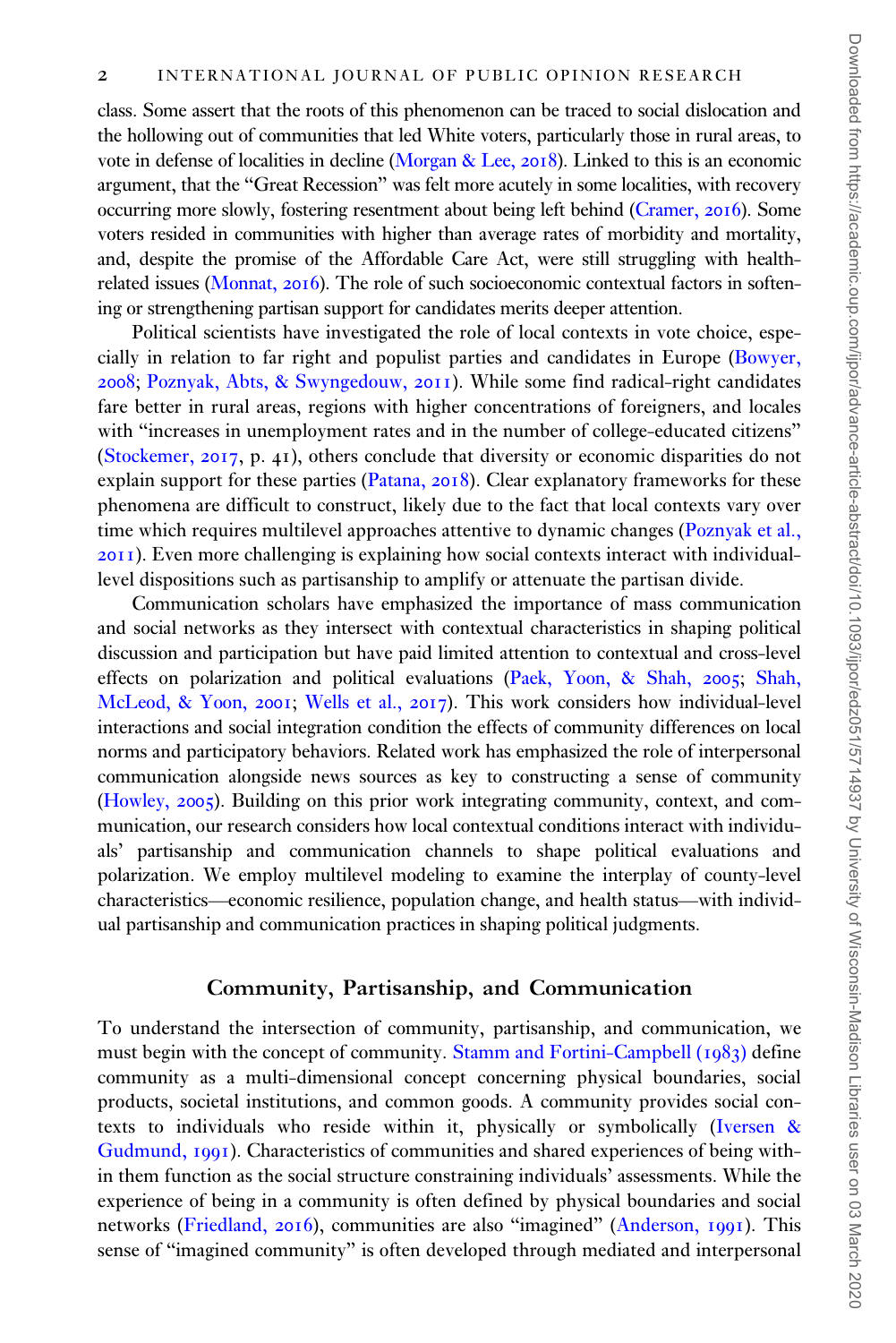communication [\(Ball-Rokeach, Kim, & Matei,](#page-16-0) 2001). Connections and insights may also "derive from the online imagined community that social media create," [\(Kavoura,](#page-16-0) [2014](#page-16-0), p. 490), though individuals have meaningful misconceptions about the composition of their online community [\(Acquisti & Gross,](#page-15-0) 2006).

Local and regional news may also provide a basis for constructing a sense of community [\(Jenkins,](#page-16-0) 2016), with editors imagining communities of niche readers toward whom they feel a kinship and obligation [\(Lewis,](#page-17-0) 2008). Indeed, print media serving specific communities share much with digital media in that they center their production and interaction around an abstracted sense of commonality ([Beetham,](#page-16-0) 2006). Individuals' perceptions of their social surroundings are crucial political information, which can be primed by access to local news through formal and informal channels [\(Mutz,](#page-17-0) 1992). As [Weatherford \(](#page-18-0)1983, p. 162) stated regarding "the dilemma of choosing between personal and national referents for economic voting," we consider two routes of understanding contexts—lived experience as seen through a lens of partisanship and represented community constructed through communication—shapes political judgments.

#### Local Contexts, Lived Experiences, and Partisanship

People's lived experiences in their local communities influence their political judgments. Political scientists stress the importance of contextual determinants in individuals' vote choice ([Bowyer,](#page-16-0) 2008; [Poznyak et al.,](#page-17-0) 2011) and policy attitudes [\(Koehler,](#page-17-0) [Weber,](#page-17-0) & [Quiring,](#page-17-0) 2018). Similarly, growing research on populism around the globe has led scholars to investigate how local contextual factors such as population shifts and economic stagnation are associated with support for populist parties and candidates [\(Patana,](#page-17-0) 2018; [Stockemer,](#page-18-0) 2017). However, contextual explanations of populist party voting and political polarization turned out to be inconsistent and counter-posed to each other, as noted above.

One framework argues that socioeconomic hardship and sociocultural threat lead people to turn to political extremes. For example, [Stockemer \(](#page-18-0)2017) associated support for radical-right candidates with higher percentages of college graduates and foreigners, and increases in unemployment rates. Similarly, [Bowyer \(](#page-16-0)2008) found support for the British National Party, the extreme right-wing party in Britain, to be strongest in economically deprived urban areas and districts with large ethnic minority populations. The findings are consistent with a group conflict framework, which emphasizes that precarious social conditions raise conflicts among groups, especially among people with different party identifications or among those with different power dynamics (e.g., locals vs. immigrants, more vs. less educated).

Moving beyond local contexts, [Inglehart and Norris \(](#page-16-0)2016) argue that rising economic insecurity and social deprivation among the "have-nots" have fueled political resentment. Resentment leads citizens to respond to populist rhetoric by political figures, like "us" versus "them," emphasizing the conflict between in-group (the disadvantaged) and out-group (the advantaged) ([Hughes,](#page-16-0) 2019). This perspective suggests that when people experience depravation or threat in social, cultural, or economic contexts, they show support to the party or candidate that advances a populist agenda and rhetoric.

Whereas both of these explanations suggest a relationship between localized or aggregate-level threats or disadvantages and the tendency of political extremity, another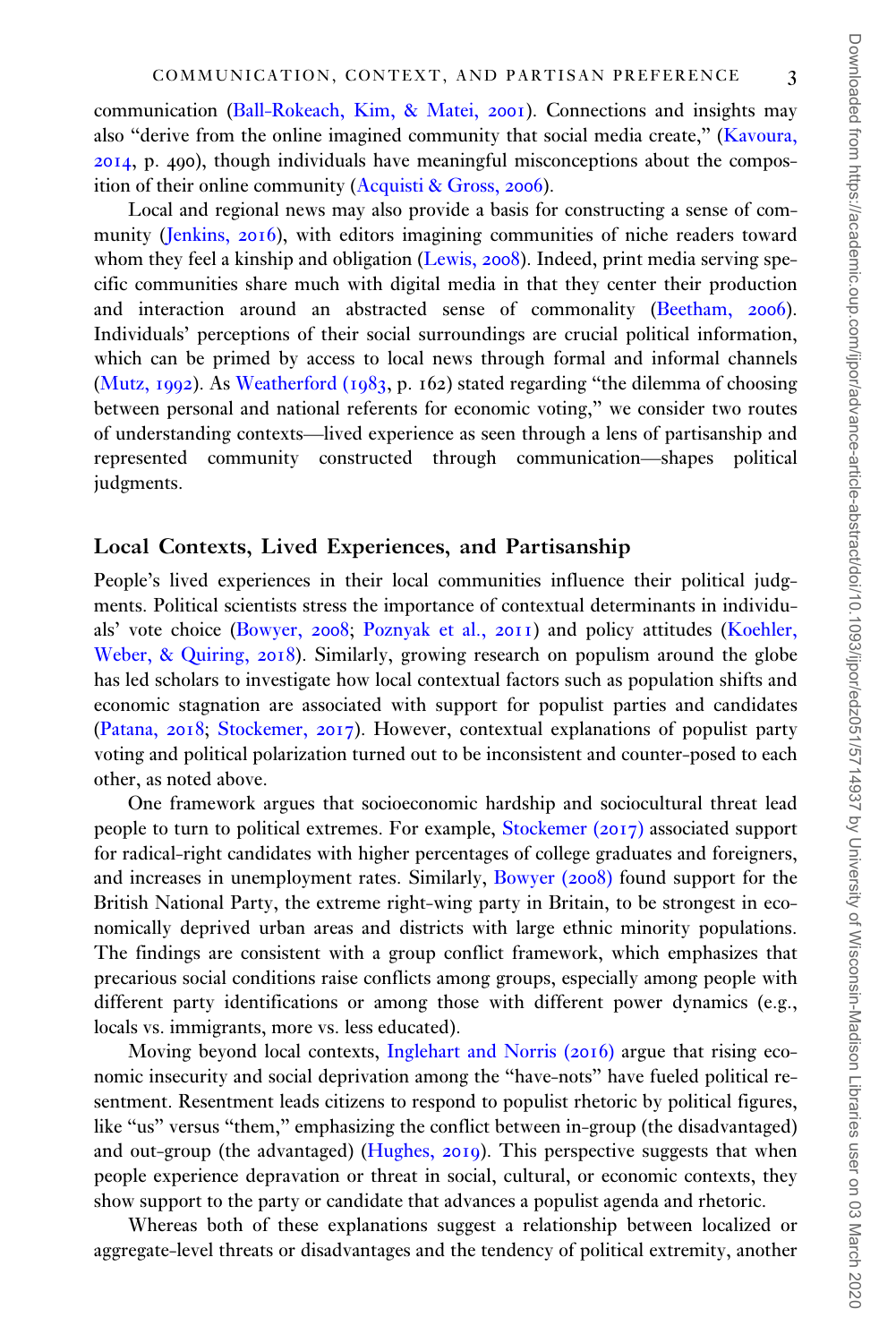approach runs against that conclusion. [Patana \(](#page-17-0)2018), for example, contends "ethnic diversity or economic hardship poorly predict support for [populist] parties." Similarly, scholars supporting this evidence suggest that European populist radical right and left parties have been successful in areas with economic prosperity and well-established social welfare systems (e.g., Austria, Netherlands, Switzerland) while having only modest success in countries suffering more from the Great Recession ([Mudde,](#page-17-0) 2017). Evidence even finds a *positive* relationship between contextual prosperity and the extreme leftright divide ([Arzheimer](#page-16-0) [& Carter,](#page-16-0) 2006). This can be explained by chauvinistic attitudes toward welfare among people in wealthier regions, who regard economic and social benefits as reserved for those who earn them and are concerned about their erosion, thus retreating to political camps ([Poznyak et al.,](#page-17-0) 2011).

Somewhat similarly, the "Hidden Tribes" report found that among the seven major clusters of American voters, the most politically active groups were the economically well-off and highly educated "Progressive Activists on the left" and "Devoted Conservatives on the right" [\(Hawkins, Yudkin, Juan-Torres, & Dixon,](#page-16-0) 2018). People who are experiencing stress in their lives pay little attention to politics, and following this logic, resource-rich communities are likely to entrench into partisan camps. This is also in line with previous evidence that inequality and instability have depressive effects on political involvement [\(Solt,](#page-17-0) 2008).

Such mixed findings call for more scholarly attention on the interplay of contexts and partisanship in driving political judgments, especially with respect to how "direct" experiences in one's communities intersect with party ties. Previous literature has mostly focused on individual-level vote choice, especially on non-mainstream parties, across different countries using national-level determinants as contextual factors of interest. However, national-level aggregates likely mask local-level granularities which might have more influence on electoral choice ([Patana,](#page-17-0) 2018). As such, we examine the effects of local features on political evaluations.

#### Local Media, Interpersonal Talk, and Community Perceptions

As noted above, the interpretation of local contexts come from representations in media [\(Ball-Rokeach et al.,](#page-16-0) 2001) through the sense of "imagined community" ([Anderson,](#page-15-0) [1991](#page-15-0)). Although first formulated to understand the nation as a socially constructed collective, imagined communities exist wherever people perceive themselves as bound together. Communication plays a key role in integrating systems and binding people to real and imagined communities [\(Friedland,](#page-16-0) 2016). At a local level, residents construct their identities and understand their surroundings through discourse. As such, local media and interpersonal talk are important agents in the narrative construction in enhancing community integration and sense of belonging [\(Ball-Rokeach et al.,](#page-16-0) 2001).

Relatedly, researchers have examined how local contexts can shape individual political judgments and behaviors through mediated and interpersonal communication channels. Through local newspapers and television stations, residents get to conceive of the community and its membership beyond their contact with neighbors and coworkers. In other words, local media representations of local contexts help residents shape the perceptions of their communities, possibly both in contrast with other localities in the state, region, or nation and as a reflection of national changes in a local microcosm [\(Vinson,](#page-18-0) [2003](#page-18-0)). Studies have found that informational uses of media interact with community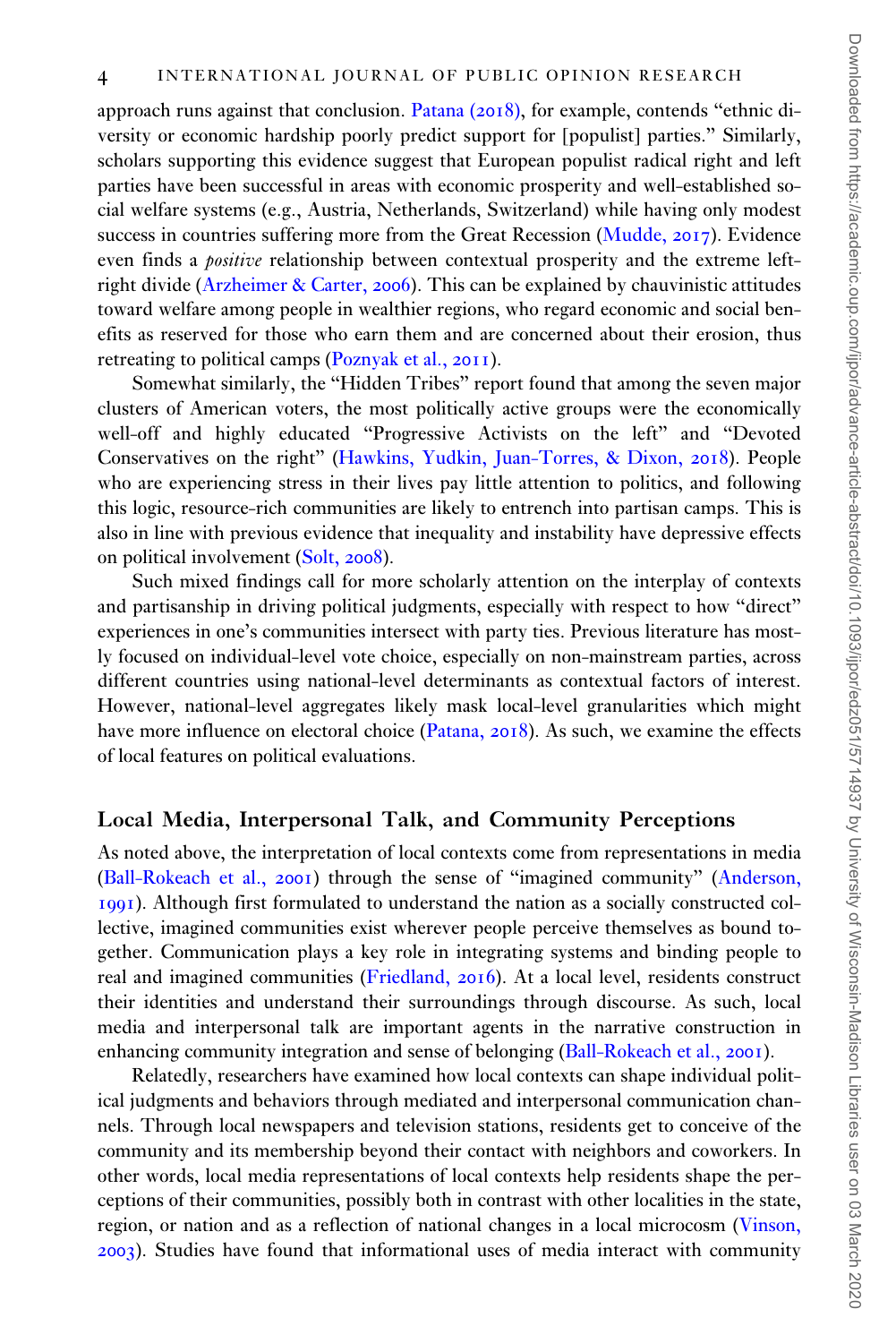context to influence civic engagement [\(Shah et al.,](#page-17-0) 2001) and aggregate-level local news readership increases the likelihood of community participation, especially among those deeply integrated into community life [\(Paek et al.,](#page-17-0) 2005). It is likely that contextual features of the community through media representations create a sense of communal solidarity as well as shape social perceptions, thus providing sources for political judgments.

A sense of community is also shaped by interpersonal communication. [Cramer](#page-16-0) ([2016](#page-16-0)) explains that many rural Wisconsin residents understand politics and public issues through a lens of rural consciousness—a perception that rural residents do not get a fair share of political power, resources, and respect. This "rural identity" is shaped and strengthened through talk with family, friends, and neighbors in local communities. Communication ties can take various forms, including family, relatives, friends, neighbors, and coworkers, with varying degrees of tie strength. As [Granovetter \(](#page-16-0)1973) put it, a tie strength is a "combination of the amount of time, the emotional intensity, the intimacy, and the reciprocal services which characterize the tie" (p. 1361). In a sense, family, relatives, and close friends are often important components of strong interpersonal ties, whereas colleagues in workplace constitute relatively weaker social networks. Heterogeneous encounters in workplace are inevitable, because coworkers are not chosen by self-selection ([Mutz](#page-17-0) & [Mondak,](#page-17-0) 2006). The nature of communication networks plays an important role in how individuals understand politics, further shaping their judgments.

According to [Slater \(](#page-17-0)2007), partisans seek out like-minded individuals which in turn result in a greater salience and accessibility of partisanship. This further reinforces their preexisting values and beliefs. Through this mutually reinforcing process, homogeneous communication with strong ties has been linked to more extreme attitudes. On the other hand, studies show that heterogeneous talk weakens associations between one's own opinion and those of others [\(Kim,](#page-17-0) 2015). Political discussion in workplace, for example, which is based on weakly connected ties and dissimilar viewpoints, has been known to increase awareness of the opposite side as well as tolerance [\(Mutz](#page-17-0) & [Mondak,](#page-17-0) 2006). While such cross-cutting exposure can also spur defensive mechanisms that strengthen existing attitudes ([Taber & Lodge,](#page-18-0) 2006), a deliberative democracy perspective emphasizes the critical role of heterogeneous talk for the democratic ideal of social cohesion.

Everyday political talk is a primary mechanism of community understanding and integration, thus affording residents ways to reconceptualize the self within communities and political action ([Habermas,](#page-16-0) 1984). Research has identified the importance of talking to neighbors on local issues in cultivating a sense of belonging, efficacy, and civic participation [\(Ball-Rokeach et al.,](#page-16-0) 2001). Local contexts provide avenues for residents to seek out like-minded others, building closely-tied networks that share similar understandings, as [Slater \(](#page-17-0)2007) would suggest. In contrast, talking to weakly tied networks containing more dissimilar viewpoints may foster a wider range of interpretations. Less is known, however, about how interpersonal networks intersect with local contexts to motivate people to reinforce or question their understanding of their community which shapes their political judgments.

Scholars have also suggested that digital media, such as online news and social media, provide another picture of community. Unlike traditional local news sources, whose local representation is often vetted and subject to gatekeeping by journalists, the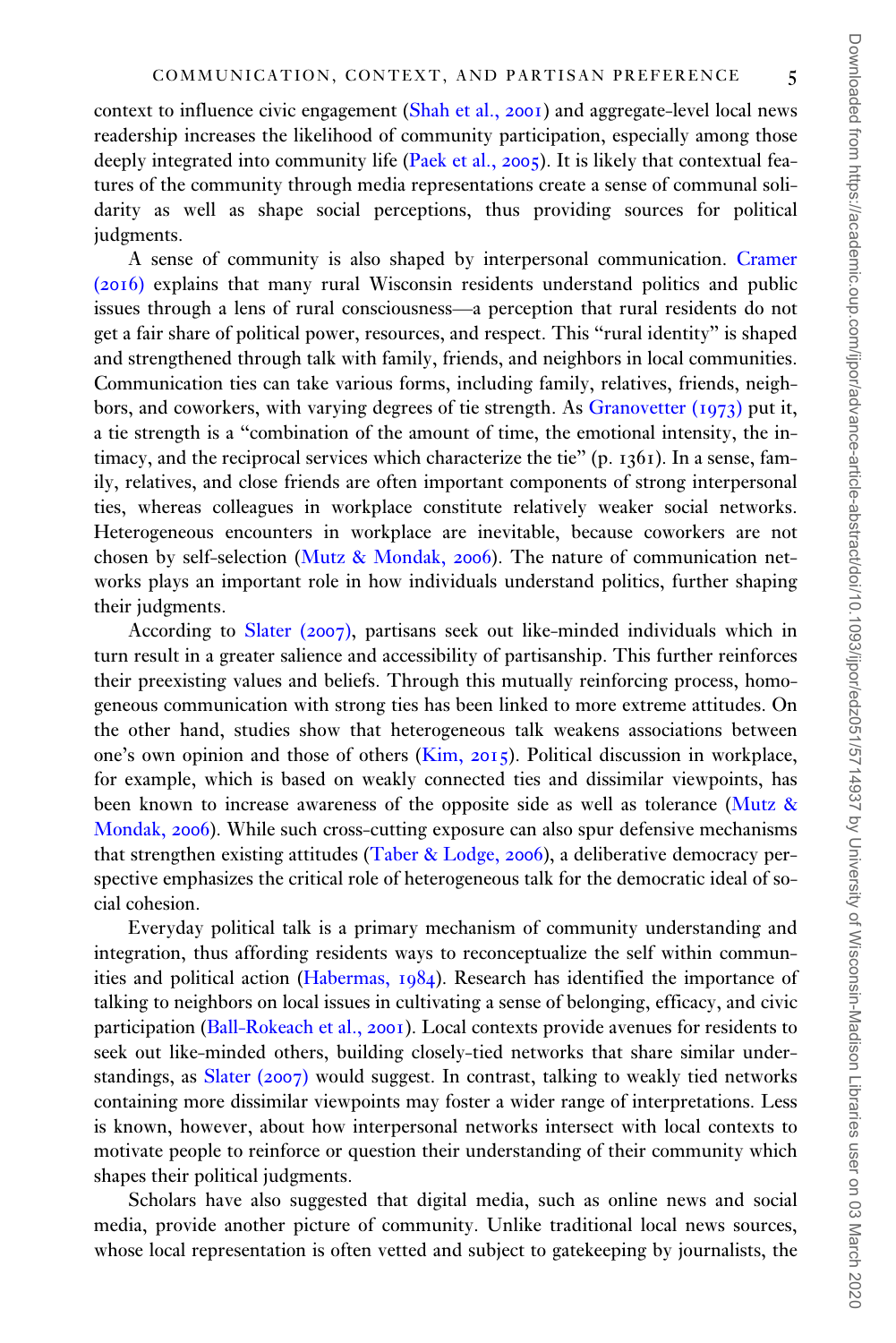digital media landscape affords people new avenues for understanding local communities. Digital communication technologies have reconfigured people's social contexts, expanding previous network boundaries constrained by geography. This has further aided building online communities ([Gruzd, Wellman,](#page-16-0) & [Takhteyev,](#page-16-0) 2011), as well as networked public sphere ([Benkler,](#page-16-0) 2006) for discussion on public affairs. Evidence on whether online sorting has hastened network homogeneity and exposure to like-minded viewpoints ([Boutyline & Willer,](#page-16-0) 2017), or opened people to more ideologically crosscutting, diverse viewpoints (Barberá et al., 2015), is decidedly mixed. With the growing body of literature on how the use of digital media encourages civic engagement, but with growing animus toward the opposite party and distrust in institutions (see [Shah](#page-17-0) [et al.,](#page-17-0) 2017), it is especially important to investigate how local contexts are understood through a lens of digital media.

In addition to online sorting, scholars have studied the tantalizing possibility that partisan geographic sorting—the intentional moving to live in localities that are more politically homogenous—is contributing to contemporary partisan battles ([Bishop,](#page-16-0) [2008](#page-16-0)). Early claims that the country was engaged in a "big sort" faced criticism for not directly measuring the variable of interest: which partisans move where. In a seven-state study of migrating registered voters, [Tam Cho, Gimpel, and Hui \(](#page-18-0)2013) found evidence that some Republicans and Democrats moved to locations that were better fits for their partisanship, but noted that disentangling partisan preferences for other factors associated with moving, such as cost, schools, and neighborhood aesthetics, was difficult. [Martin and Webster \(](#page-17-0)2018) further found that partisan sorting is not a major factor in individual relocation but the political preferences of those who move are more likely to adapt themselves to match the modal partisanship in their new neighborhoods. This highlights the importance of context with respect to shedding light on polarized attitudes and behaviors.

In sum, people interpret their local contexts and communities through combinations of collective and shared experiences and represented and mediated experiences. The question of how local contexts are experienced or understood and how they shape political judgment is the focal research question guiding this research. In answering this question, we seek to provide a fuller picture of the dynamic relationship between local context and people's understandings of politics: Under what conditions do people retreat into partisan preferences, and entrench in their support for candidates on the left or right? And under what conditions are they open to candidates from the opposing party, and shifting support to political alternatives?

#### Polarized Politics in a Divided State

We examine these questions in Wisconsin, a state in the US that provides an excellent context for this sort of analysis because of its status as a so-called "purple state," shifting between completely "blue" Democratic control of both the governorship and legislature in 2008 to a completely "red" Republican control in 2010. The new Republican Governor, Scott Walker, immediately set off a political firestorm with the introduction of Act 10, which ended public sector workers' right to bargain and triggered a statewide counter reaction. This was a strategic application of "divide and conquer" politics, leading to widespread contention in both the public and private spheres ([Cramer,](#page-16-0) 2016). Even friends and family members stopped talking to each other in a wave of political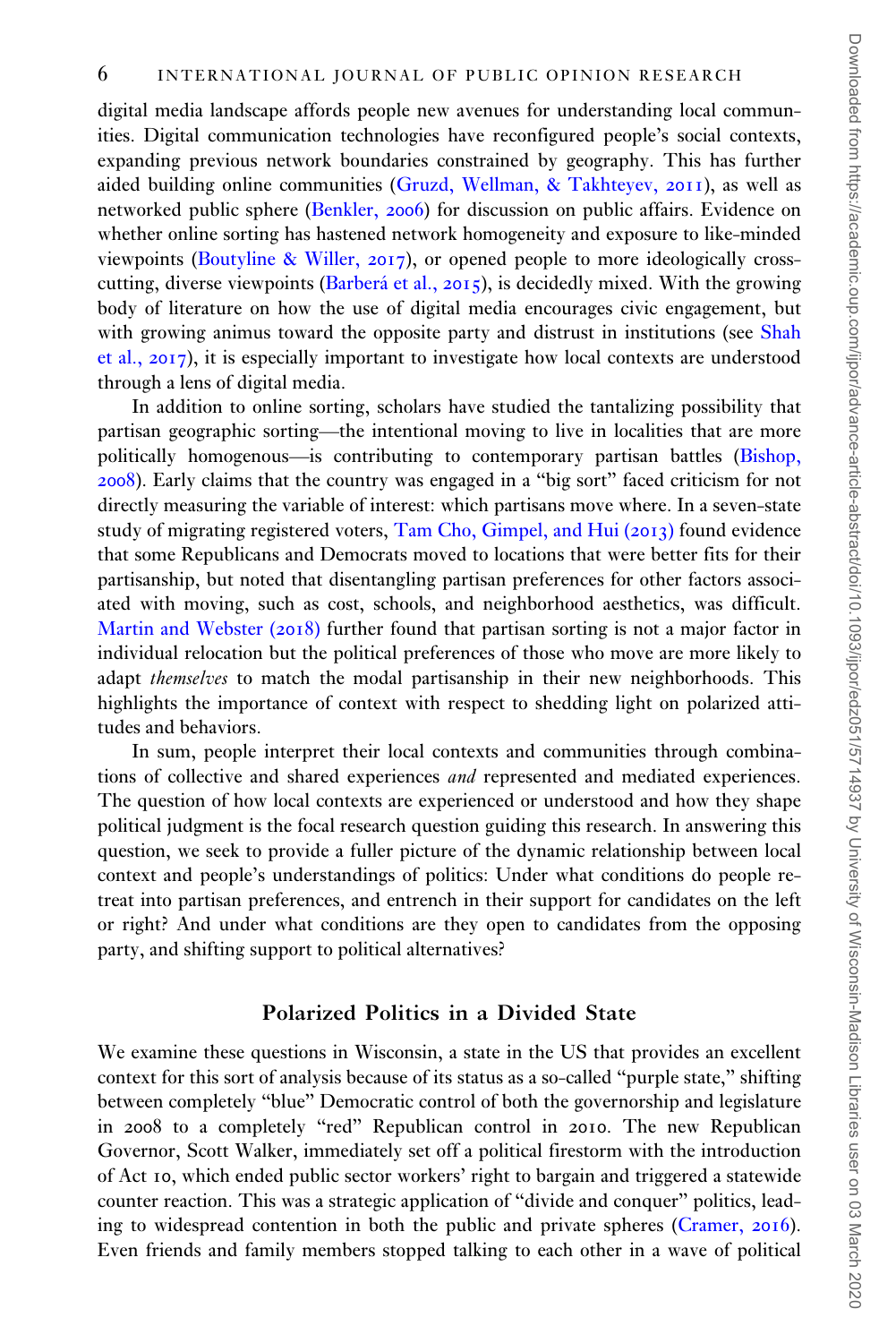contention that continues to the present ([Wells et al.,](#page-18-0) 2017). This contention culminated in recall efforts directed at Governor Walker in June 2012. While Walker survived the attempted recall, later that year the pendulum swung again, as the state voted for President Obama and elected Tammy Baldwin, the first openly lesbian member of the Senate. How do we explain these shifts, narrow in vote totals but a chasm apart, ideologically? Focusing on Wisconsin in 2012, when both gubernatorial recall and the presidential elections were held, we attempt to tease out contextual and individual factors that led Wisconsin residents to vote for Scott Walker and Barack Obama in the same year.

#### Contextual Changes from 2009 to 2012

Wisconsin also has experienced a variety of contextual shifts at the community level, especially in economic resilience, population change, and patterns of health and wellbeing in the wake of the Great Recession. Focusing on the county level, we look at contextual characteristics from 2009 to 2012, as these conditions do not have immediate, short-term effects but rather cumulative consequences ([Herd, Carr, & Roan,](#page-16-0) 2014).

#### Economic Resilience

Unemployment rates are a common proxy of economic difficulties. Over time changes in unemployment stand as a key indicator of local economic health, reflecting the extent of the downturn of the Great Recession in 2008 and the degree of economic resilience over time. A closer inspection of each county reveals distinct county differences in terms of recovery patterns. In Dane county, a metro core with the state capital, Madison, a major research university and a healthcare IT giant as major employers, unemployment was  $5.8\%$  in 2009 but by 2012 it had declined to 4.9%, inching back down toward 2006 levels. In contrast, the downturn was more acute in Milwaukee's suburban ring (the "WOW" counties of Waukesha, Ozaukee, and Washington), with unemployment rate still being 2% higher in 2012 than the pre-Recession period. Likewise, the state's urban clusters, like Rock county, and rural areas, such as Adams county, began with higher unemployment rates over  $12\%$  in 2009 and had a slower recovery, with unemployment still above 10% in 2012.

#### Population Change

Past studies also considered population mobility as a predictor of individual vote choice. The changing demographic makeup of a locality can also impact residents' perceptions. Population growth has been linked to fears of cultural threat and loss of community inte-gration ([Lichter](#page-17-0) [& Ziliak,](#page-17-0) 2017); but its mirror image, population loss, may be associated with local fiscal stress with fewer services and state aid to residents, as well as changes in demographic composition [\(Kim](#page-17-0) & [Warner,](#page-17-0) 2018). Wisconsin experienced unequal county-level population change in the wake of the Great Recession. From 2009 to 2012, Dane County (a metro core) had the most influx of residents (increasing by more than 13,000). The WOW counties' (suburban) of Washington and Waukesha also saw population growth (more than 10,000 and 3,500 residents, respectively), but 20 counties out of 72 counties experienced a population loss, most of which were rural areas.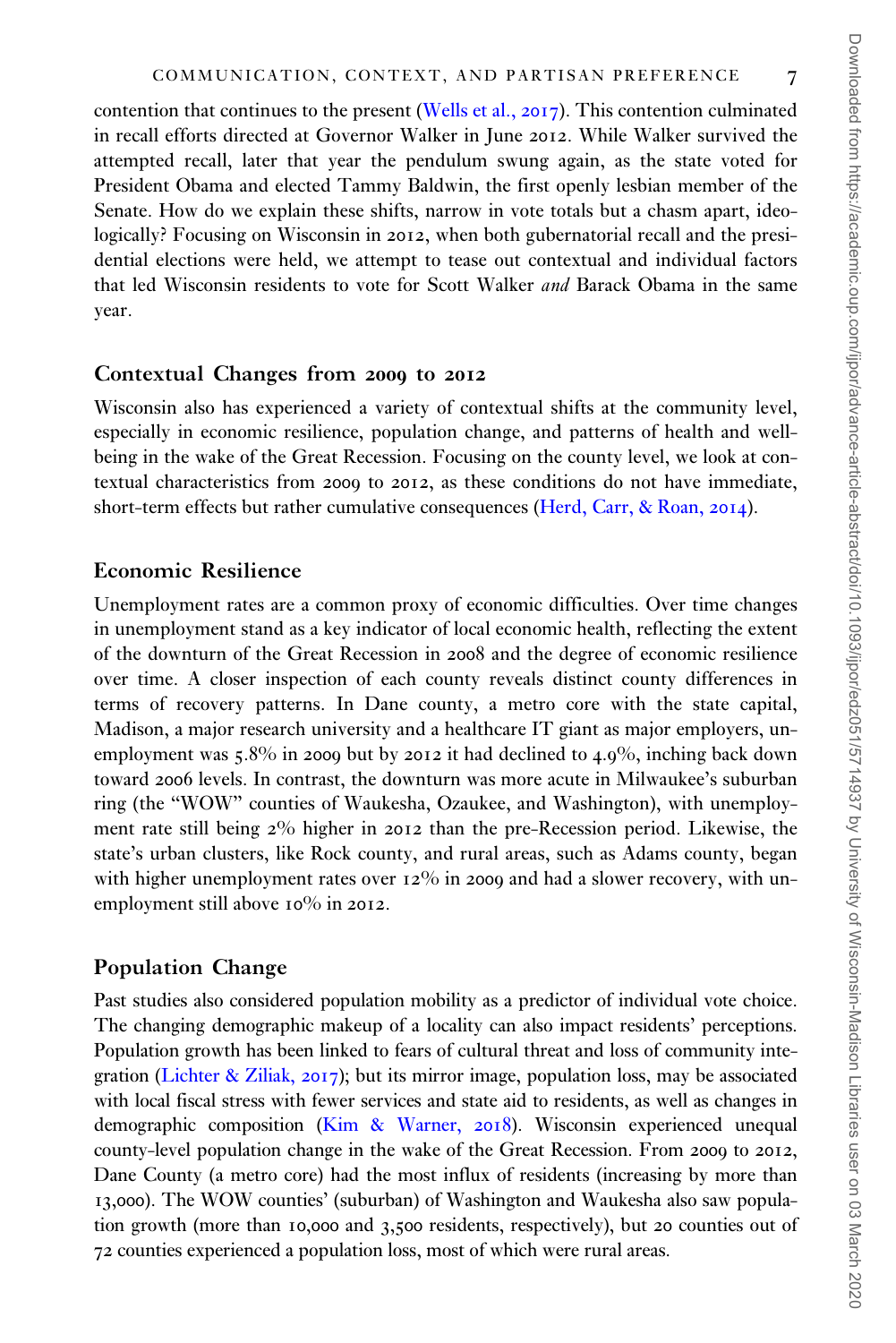## Health and Well-Being

As important as economic and population changes are to understanding contextual differences across Wisconsin, so are the health and well-being status of Wisconsin communities. Geographic inequalities in health status have increased in America, with rural residents experiencing higher rates of mortality from violence, suicide, and alcohol and opiate abuse, and declines in life expectancy ([Lichter](#page-17-0) [& Ziliak,](#page-17-0) 2017). According to [Wisconsin County Health Rankings \(n.d.\)](#page-18-0) from the University of Wisconsin's Population Health Institute on the mortality and morbidity measures, Dane County, one of the strongest economies in the state, showed a high health status, ranking 13th (of 72 counties) on average health scores from 2009 to 2012. While the WOW counties underwent nontrivial economic distress, their average health scores from 2009 to 2012 ranked in the top ten. Meanwhile, Rock and Adams Counties (our urban cluster and rural examples) had on average ranked 60th and 69th from 2009 to 2012, respectively, signaling low status in community health.

## Hypotheses and Research Questions

Based on the literature, we first offer hypotheses regarding the interplay of partisanship with political talk before considering the individual-level relationships between local media use and support for these contrasting political figures. Communication networks plays an important role in how we understand politics and public issues, with homogeneous encounters with family and friends reinforcing partisan preferences [\(Slater,](#page-17-0) 2007) and heterogeneous encounters in workplace likely weakening such alignments [\(Mutz](#page-17-0) & [Mondak,](#page-17-0) 2006).

H1: Partisans more frequently engaging in political talk with family and friends will exhibit more polarized attitudes toward (a) Governor Walker and (b) President Obama.

H2: Partisans more frequently engaging in political talk with coworkers will exhibit less polarized attitudes toward (a) Governor Walker and (b) President Obama.

The literature is less clear regarding the interplay of partisanship with local news consumption as it relates to political attitudes. Local newspapers, both in print and digital form, have seen a decline in resources dedicated to local reporting and in readership; in contrast, local broadcast news have maintained a more stable audience [\(Wadbring](#page-18-0) & Bergström,  $2017$ ). However, the stability of audience size has not been matched by a stability of content. Ownership changes have resulted in the growth of national over local political coverage and "rightward shift in the ideological slant of coverage" ([Martin](#page-17-0) & [McCrain,](#page-17-0) 2019, p. 372). Yet despite these changes, there is limited basis for predictions regarding the interaction of local news consumption in print, broadcast, and digital forms with partisanship on political judgments, so we instead propose the following research questions:

RQ1: At an individual level, how do local newspaper, TV news, and digital media use relate to evaluations of (a) Governor Scott Walker and (b) President Barack Obama?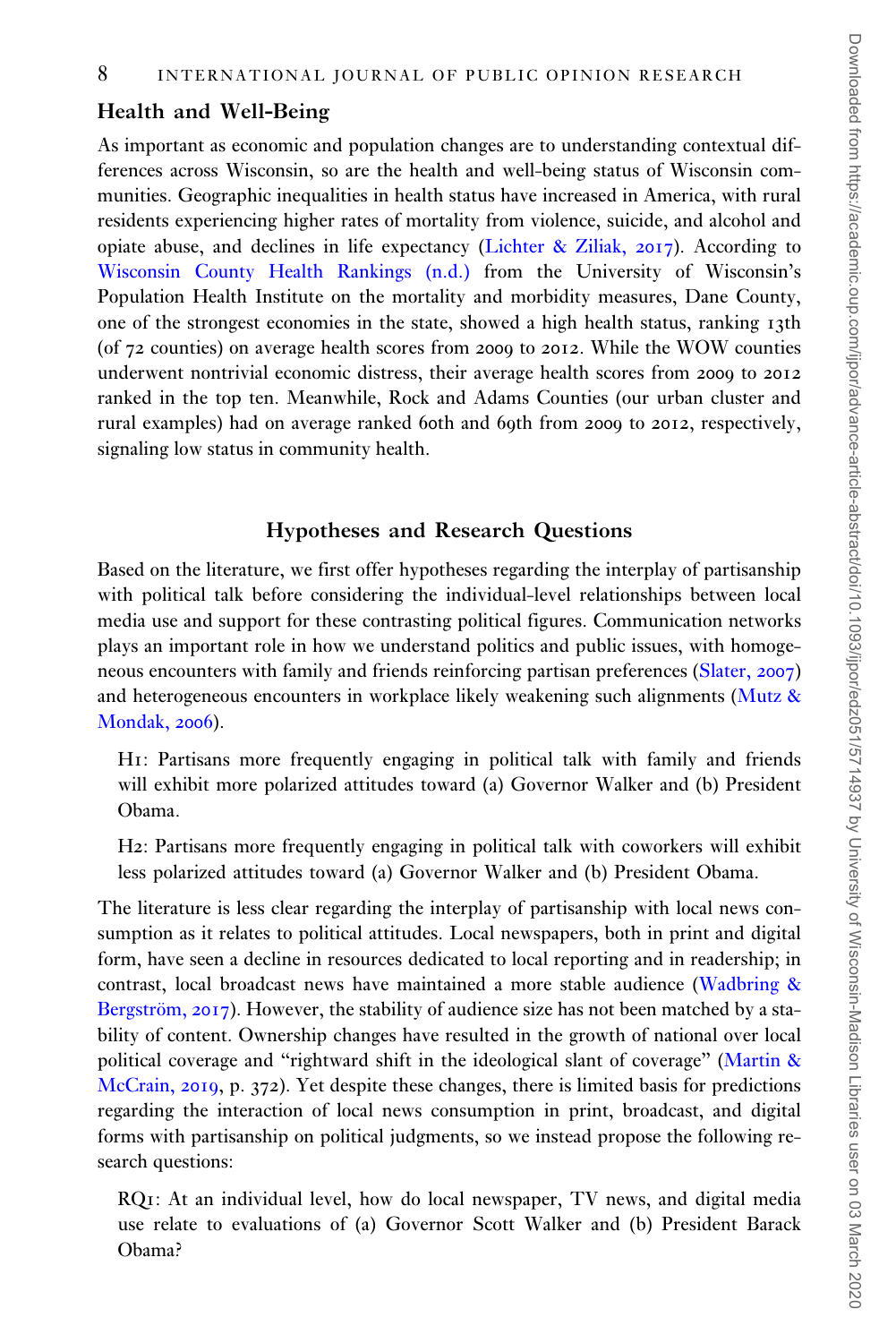RQ2: At an individual level, does partisanship condition the relationship of local media use on evaluations of (a) Governor Walker and (b) President Obama?

We further investigate the direct and conditional relationship of local contexts with support for politicians. We begin by considering the direct effects of contextual differences in economic resilience, population growth, and community health on these judgments, then turn our attention to the interplay of these contextual variables and individuallevel characteristics, formally cross-level interactions with party ID, interpersonal talk, and local media use.

RQ3: How do contextual differences in economic resilience, population growth, and community health relate to evaluations of (a) Governor Walker and (b) President Obama?

RQ4: How do contextual differences in economic resilience, population growth, and community health interact with individual-level local news use and interpersonal to shape evaluations of (a) Governor Walker and (b) President Obama?

RQ5: How do contextual differences in economic resilience, population growth, and community health interact with individual-level party identification to shape evaluations of (a) Governor Walker and (b) President Obama?

#### **Methods**

#### Data

We used Marquette Law School Poll data [\(https://law.marquette.edu/poll/](https://law.marquette.edu/poll/)) collected in 2012 across five waves, which took place in late April, early May, late May, early June, and late October. The sample was composed of registered voters reached through telephone (both landline and cell phone) interviews using a random digit dialing design. The sample was also stratified by five geographic regions of the state of Wisconsin to ensure proportionate representation of all regions of the state. Our dataset, therefore, contains a multilevel structure, as respondents (level  $\iota$ ) are nested within  $\tau$ 2 counties (level 2). The number of observations per county ranges from  $\frac{4}{100}$  (Iron county) to 710 (Milwaukee county), with an average of 57. Our dataset with the key variables of interest showed less than 5% missing observations; after a listwise deletion, our final sample resulted in 3,171 observations.

#### Key Variables

We consider *favorability* evaluations of two political figures, Governor Scott Walker and President Barack Obama, as dependent variables. Respondents were asked if they have "a favorable or unfavorable opinion" or "haven't heard enough ... to have an opinion." Treating "haven't heard enough ..." as missing, the variable was dummy coded as follows:

Favorability<sub>ij</sub> = 
$$
\begin{cases} \n\text{I If responder i has a favorable opinion in county } j \\
\text{o If responder i has an unfavorable opinion in county } j\n\end{cases}
$$

For Walker, 51.2% of respondents responded they had a favorable opinion and 48.8% said they had an unfavorable opinion. A total of 55.0% of respondents favored Obama and 45.0% did not.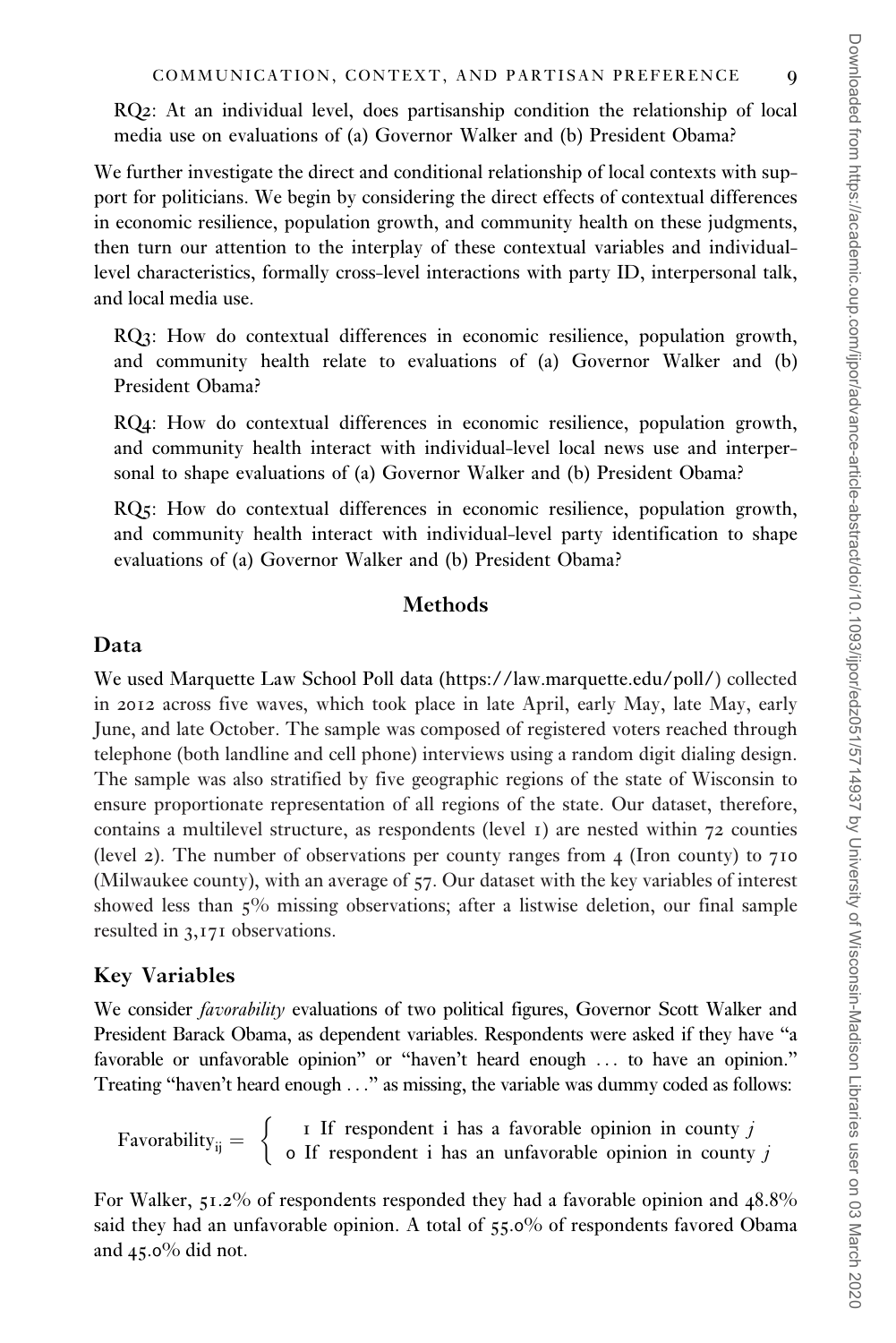Media use and communication variables were measured. Respondents answered the number of days in the past week they had read a  $daily$  newspaper from 0 to 7 days  $(M = 3.91, SD = 2.93)$ , and the number of days in the past week they watched *local TV* news at 5, 6, or 10 o'clock from 0 to 7 days  $(M = 4.82, SD = 2.71)$ . For digital news use, respondents reported the number of days in the past week reading about state and local news at news websites, political blogs, or social media such as Facebook or Twitter from 0 to 7 days ( $M = 2.28$ ,  $SD = 2.45$ ). Lastly, respondents indicated how often they talk about politics with (a) family and friends  $(M = 3.84, SD = 1.29)$  and (b) coworkers  $(M = 2.79, SD = 1.65)$  on a 5-point scale.

Basic demographic variables were controlled in the models, including gender (50.3% female), age ( $M = 55.89$ ,  $SD = 15.83$ ), race (89.9% White), education level (operationalized as highest degree received;  $Mdn = 2$ -year college degree), and household income (operationalized as total family income last year;  $Mdn =$  \$50,000 to  $$75,000$ . Party identification was measured on a 5-point scale ( $I =$ Strong Republican,  $5 =$ Strong Democrat;  $M = 3.07$ ,  $SD = 1.65$ ).

We used data on unemployment rates, population change, and health status for our county-level variables. Unemployment rate data for each county from 2009 to 2012 was obtained from the Bureau of Labor Statistics in the [U.S. Department of Labor, Bureau](#page-18-0) [of Labor Statistics \(](#page-18-0)2017). The improvement in unemployment rates from 2009 and 2012 was created by subtracting the 2012 rate from the 2009 rate, thus, higher values indicating an improvement in economic conditions. Population data for 2009 to 2012 was obtained from the American Community Survey (2017) conducted by the U.S. Census Bureau; we constructed the population change measure by calculating a raw difference between 2009 and 2012 estimates. Lastly, each county's health status was drawn from reports of the University of Wisconsin-Madison's Population Health Institute, which offered health outcome status rankings and z-scores for each county based on an equal weighting of mortality (length of life) and morbidity (quality of life) measures. Using the *z*-scores, we generated *average health outcome* scores by county (see [Supplementary](https://academic.oup.com/ijpor/article-lookup/doi/10.1093/ijpor/edz051#supplementary-data) [materials](https://academic.oup.com/ijpor/article-lookup/doi/10.1093/ijpor/edz051#supplementary-data) for visualizations of context variables).

#### Analytic Strategy

To test our hypotheses and answer RQs, we use a series of multilevel models. Using the multilevel modeling was supported statistically, as the empty model using multilevel analysis greatly improved the model fit compared to the counterpart using a single level, for both Walker ( $\chi^2(1) = 139.44$ ,  $p < .001$ ) and Obama evaluation ( $\chi^2(1) = 125.72$ ,  $p <$  .001). The intraclass correlation coefficients, the degree of association among observations within the same county, of Walker and Obama evaluation were 0.038 and 0.041, respectively; about 3.8% of Walker and 4.1% of Obama evaluation were attributable to county-level differences.

We estimate logistic multilevel random intercept models as our baseline models. Starting from a simple random intercept model with only fixed effects, more complex models with the random effects and cross-level interactions followed. Exploratory data analysis as well as the result of model fit comparisons showed that a random intercept model was appropriate, suggesting that Walker and Obama favorability for each county has variant intercepts (mean) with invariant slopes (rate). To express our base model in equations: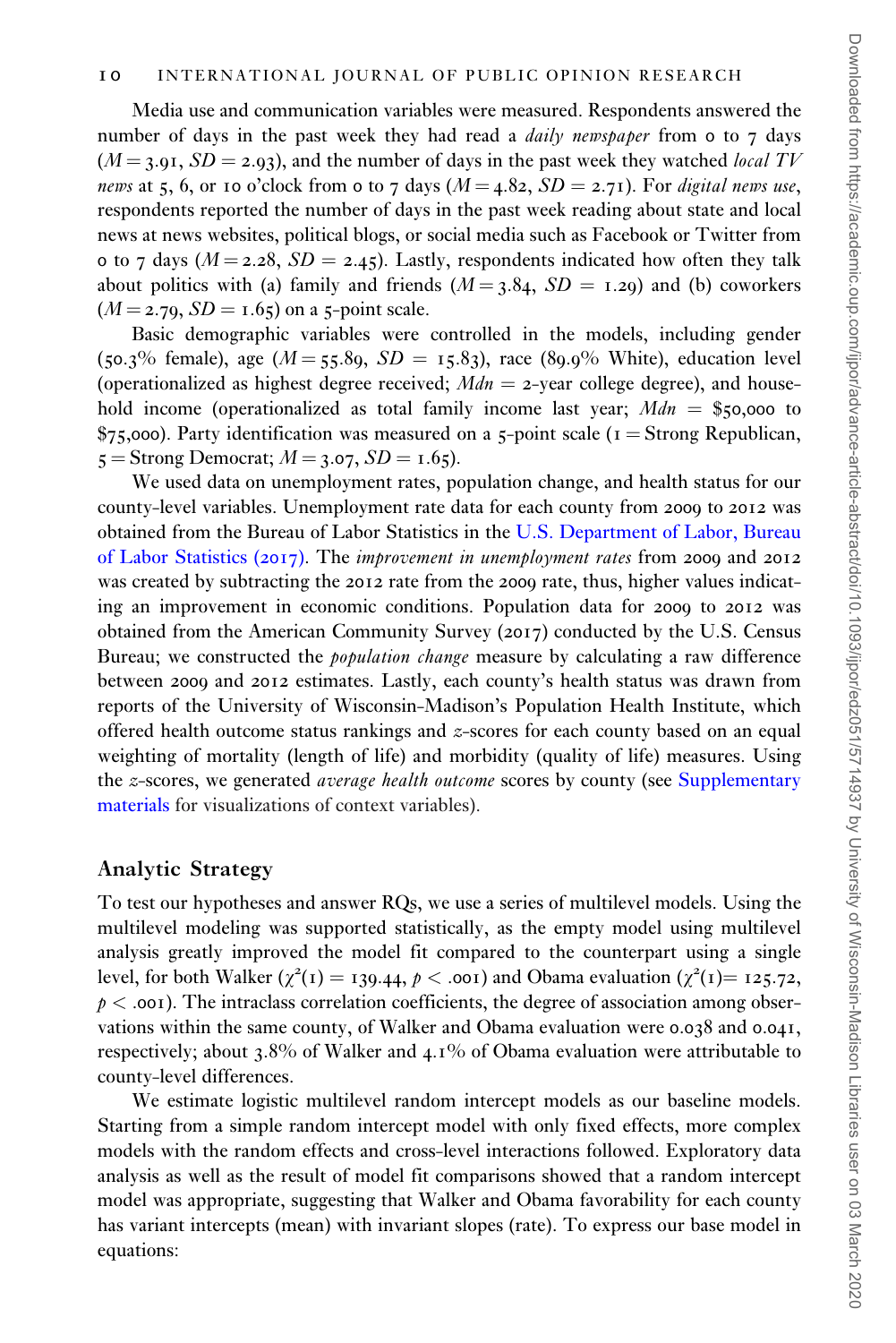Level I : 
$$
Log[\varphi_{ij}/(1 - \varphi_{ij})
$$
  
\n
$$
= \beta_{oj} + \beta_{ij}Newspaper + \beta_{2j}LocalTV + \beta_{3j}Digital + \beta_{4j} FamilyTalk
$$
\n
$$
+ \beta_{5j} CoworkerTalk + \beta_{6j} PartyID + \beta_{7j} Female + \beta_{8j} Age + \beta_{9j} White
$$
\n
$$
+ \beta_{10j} Education + \beta_{11j} Income
$$

where  $\varphi_{ii}$  is the probability that respondent would have a favorable opinion toward the politicians and  $\beta_{7i}$  to  $\beta_{11i}$  are demographic controls.

Level 2 :  $\beta_{0i} = \gamma_{00} + \gamma_{01}$ Unemployment  $+\gamma_{02}$ Population  $+\gamma_{03}$ Health  $+\ U_{0i}$ 

where  $\gamma_{oo}$  is the average log odds of having a favorable opinion across counties.

## Results

#### Walker Evaluation with the Local Context

 $RQI(a)$  and  $RQ2(a)$  asks how individual-level variables, including partisanship, news use, and interpersonal communication patterns would be associated with Walker evalu-ation. Model M<sub>I</sub> of [Table](#page-11-0)  $I(a)$  reveals baseline relationships between individual-level variables and support for Walker. One unit increase in education decreased the odds of being favorable to Walker by about 30%, and being White increased the odds of a respondent supporting Walker by about  $51\%$ . For partisans, one unit increase in a partisanship score decreased the odds of Walker favorability by 90% (or about 10 times); in other words, Strong Republicans had about 40 times greater odds of favoring Walker than Strong Democrats.  $RQ_3(a)$  asks the direction relationship of county-level contextual differences on Walker evaluation. No main effects of county-level variables were observed once individual-level effects were taken into account.

 $H_1(a)$  and  $H_2(a)$  ask about the relationship between partisan communication patterns and polarized attitudes toward Walker. Our results show that the effect of party identification on Walker evaluation becomes stronger as people engage more in political conversations with family and friends. For example, for Republicans, including strong identifiers, the predicted probabilities of supporting Walker increase with more frequent political conversations within their homogeneous networks, as represented by family and friends, whereas strong and leaning Democrats exhibit the opposite pattern. In other words, more engagement in political conversations with homogeneous others strengthens partisans' preexisting political evaluations, thus leading to more polarization. On the other hand, the effect of partisanship is reduced when people engage in more political talk with coworkers; the predicted probabilities of supporting Walker decrease as people have political conversations within their heterogeneous networks, compared to when they do not engage in political talk with coworkers (see [Supplementary](https://academic.oup.com/ijpor/article-lookup/doi/10.1093/ijpor/edz051#supplementary-data) [materials](https://academic.oup.com/ijpor/article-lookup/doi/10.1093/ijpor/edz051#supplementary-data) for interaction plots). Therefore, the results support  $H_1(a)$  and  $H_2(a)$ .

 $RQ_4(a)$  and  $RQ_5(a)$  propose to investigate how contextual differences in terms of economy, population, and health status would interact with one's communication diets and party identification to shape an individual's support for Walker. Model M2 to Model  $M<sub>4</sub>$  in [Table](#page-11-0) 1 report the cross-level interactions between contextual variables (level 2) and individual-level communication patterns and partisanship (level 1). While the results of individual-level associations remained consistent across the models, our findings of cross-level interactions show county-level unemployment rate change (M2), population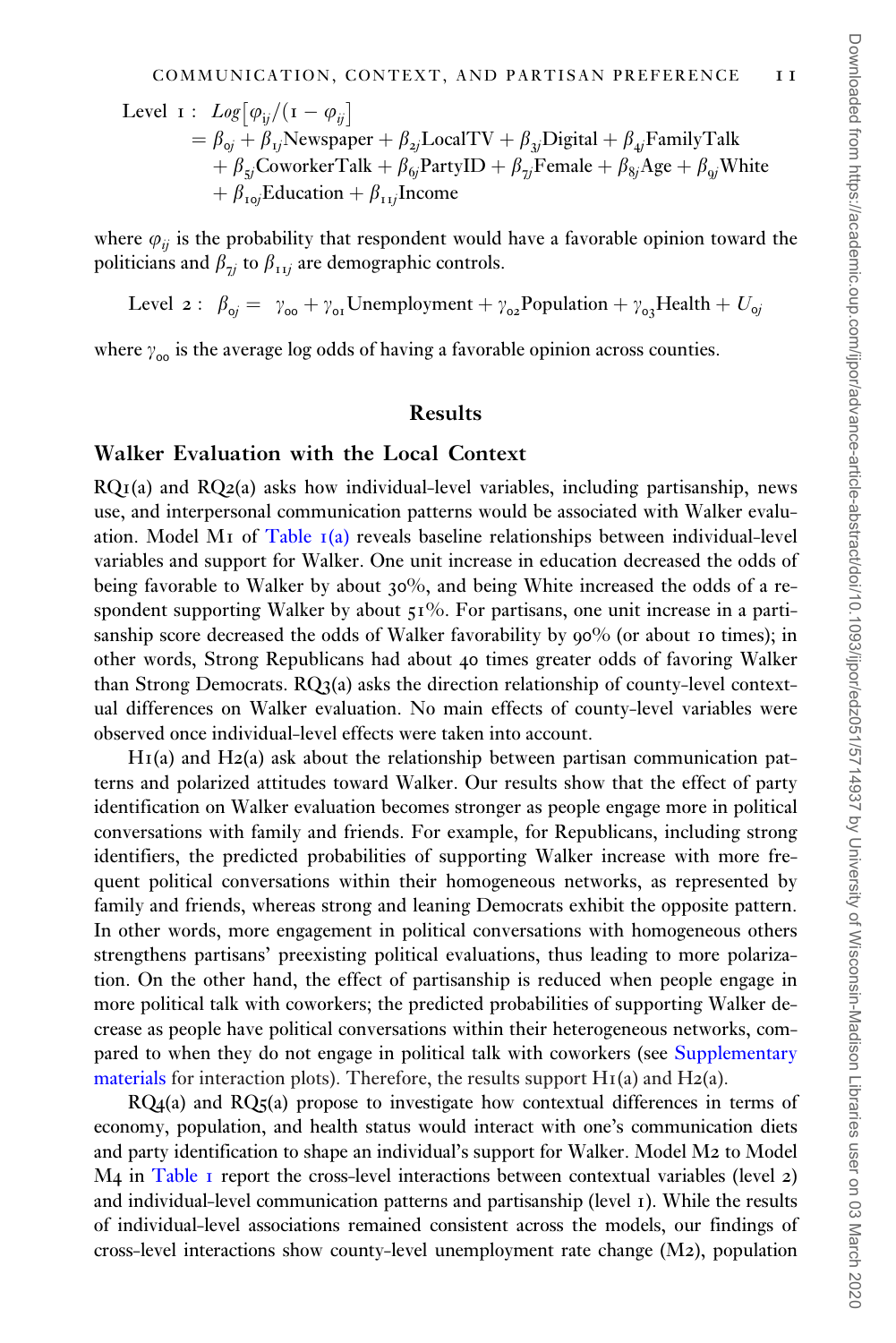## <span id="page-11-0"></span>Table 1.

|  |  |  | Logistic Random Intercept Multilevel Models |  |
|--|--|--|---------------------------------------------|--|
|--|--|--|---------------------------------------------|--|

|                            |                                       | (a) Walker<br>evaluation | (b) Obama<br>evaluation |
|----------------------------|---------------------------------------|--------------------------|-------------------------|
|                            | Fixed parts                           |                          |                         |
| $\rm{M\,{\scriptstyle I}}$ | Intercept                             | 0.785                    | 1.577                   |
|                            | Level I predictors                    |                          |                         |
|                            | Newspaper use                         | o.889                    | $1.163*$                |
|                            | Local TV use                          | I.004                    | I.120                   |
|                            | Digital news use                      | 1.008                    | $0.842*$                |
|                            | Talk to family/friends                | 0.973                    | 0.922                   |
|                            | Talk to coworkers                     | 0.957                    | 0.004                   |
|                            | Party ID $(5 =$ Strong Democrat)      | $0.099***$               | $13.122***$             |
|                            | Newspaper $\times$ Party ID           | 1.054                    | 1.076                   |
|                            | Local $TV \times$ Party ID            | 0.935                    | 0.965                   |
|                            | Digital $\times$ Party ID             | 0.996                    | $1.252***$              |
|                            | Family/friends talk $\times$ Party ID | $0.653***$               | $1.483***$              |
|                            | Coworker talk $\times$ Party ID       | $1.170*$                 | $0.828*$                |
|                            | Level 2 predictors                    |                          |                         |
|                            | Unemployment rate change (2009-2012)  | 1.006                    | o.878                   |
|                            | Population change (2009-2012)         | 0.928                    | 1.005                   |
|                            | Health outcome average (2000–2012)    | 1.169                    | 0.815                   |
|                            | AIC                                   | 2150.0                   | 1921.2                  |
|                            | Cross-level interactions              |                          |                         |
| M <sub>2</sub>             | Unemployment rate change              |                          |                         |
|                            | $\times$ Party ID                     | $0.787**$                | $1.257^*$               |
|                            | $\times$ Newspaper                    | 1.028                    | 1.070                   |
|                            | $\times$ Local TV                     | o.868                    | 1.001                   |
|                            | $\times$ Digital                      | 0.960                    | 0.956                   |
|                            | $\times$ Family/friends talk          | 0.990                    | I.047                   |
|                            | $\times$ Coworker talk                | 1.063                    | 0.893                   |
|                            | AIC                                   | 2150.6                   | 1923.6                  |
| $M_3$                      | Population change                     |                          |                         |
|                            | $\times$ Party ID                     | $0.906**$                | $1.104***$              |
|                            | $\times$ Newspaper                    | 1.015                    | 1.015                   |
|                            | $\times$ Local TV                     | 0.956                    | 0.987                   |
|                            | $\times$ Digital                      | 0.980                    | I.007                   |
|                            | $\times$ Family/friends talk          | I.004                    | 1.010                   |
|                            | $\times$ Coworker talk                | 1.000                    | 0.952                   |
|                            | AIC                                   | 2149.6                   | 1923.6                  |
| M4                         | Health outcome average                |                          |                         |
|                            | $\times$ Party ID                     | $0.812**$                | $1.224*$                |
|                            | $\times$ Newspaper                    | 1.008                    | 1.000                   |
|                            | $\times$ Local TV                     | 0.932                    | 1.003                   |
|                            | $\times$ Digital                      | $0.863*$                 | 1.141                   |
|                            | $\times$ Family/friends talk          | 1.032                    | 0.963                   |
|                            | $\times$ Coworker talk                | 1.082                    | 0.864                   |
|                            | AIC                                   | 2148.5                   | 1921.6                  |

\*p < .05, \*\*p < .01, \*\*\*p < .001.

 $\hat{N}_{\text{other}}$ :  $\hat{N}_{\text{sample}} = 3212$ ,  $\hat{N}_{\text{county}} = 72$ . For M2–M4, level 1, 2 predictors were also included but its presentation was omitted to keep the presentation of results clear (results of M1 were consistent in M2–M4; full table with random parts available in a Supplementary file). Dummy variables referring to each wave were included in models but omitted here.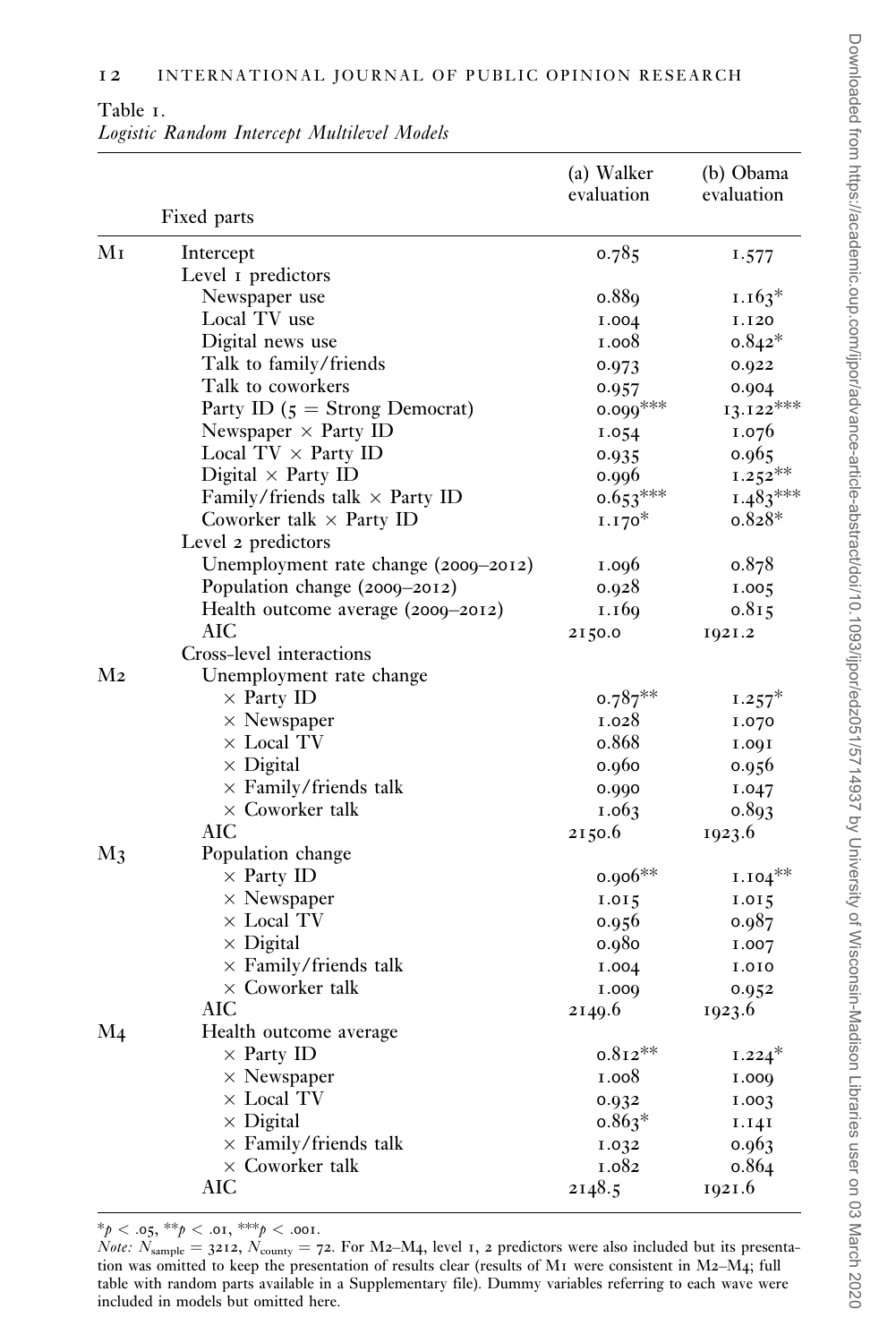<span id="page-12-0"></span>Figure 1.

Predicted probabilities for Walker (Upper) and Obama (Bottom) favorability with local contexts.

*Note:* The *x*-axis is standardized values. For the unemployment rate change, the right side of the x-axis indicate improvement in economic condition with the "decrease" in unemployment rate over 2009–2012.



change  $(M_3)$ , and health status  $(M_4)$  had significant interactions with partisanship in shaping Walker evaluations. As illustrated in the upper three panels of Figure 1, counties with improvement in unemployment rate tend to show more partisan polarization in Walker evaluation: In counties with better economic conditions, Republicans show more support for Walker, and Democrats show less support for him. In contrast, partisans living in counties experiencing slower recoveries showed attenuated partisan effects when supporting Walker, especially among Republicans. Similar patterns were also observed for changes in population. Partisans living in counties experiencing population growth over the 4 years showed more polarized attitudes in Walker evaluation; however, in this case, Democrats and Independents in counties experiencing population decline were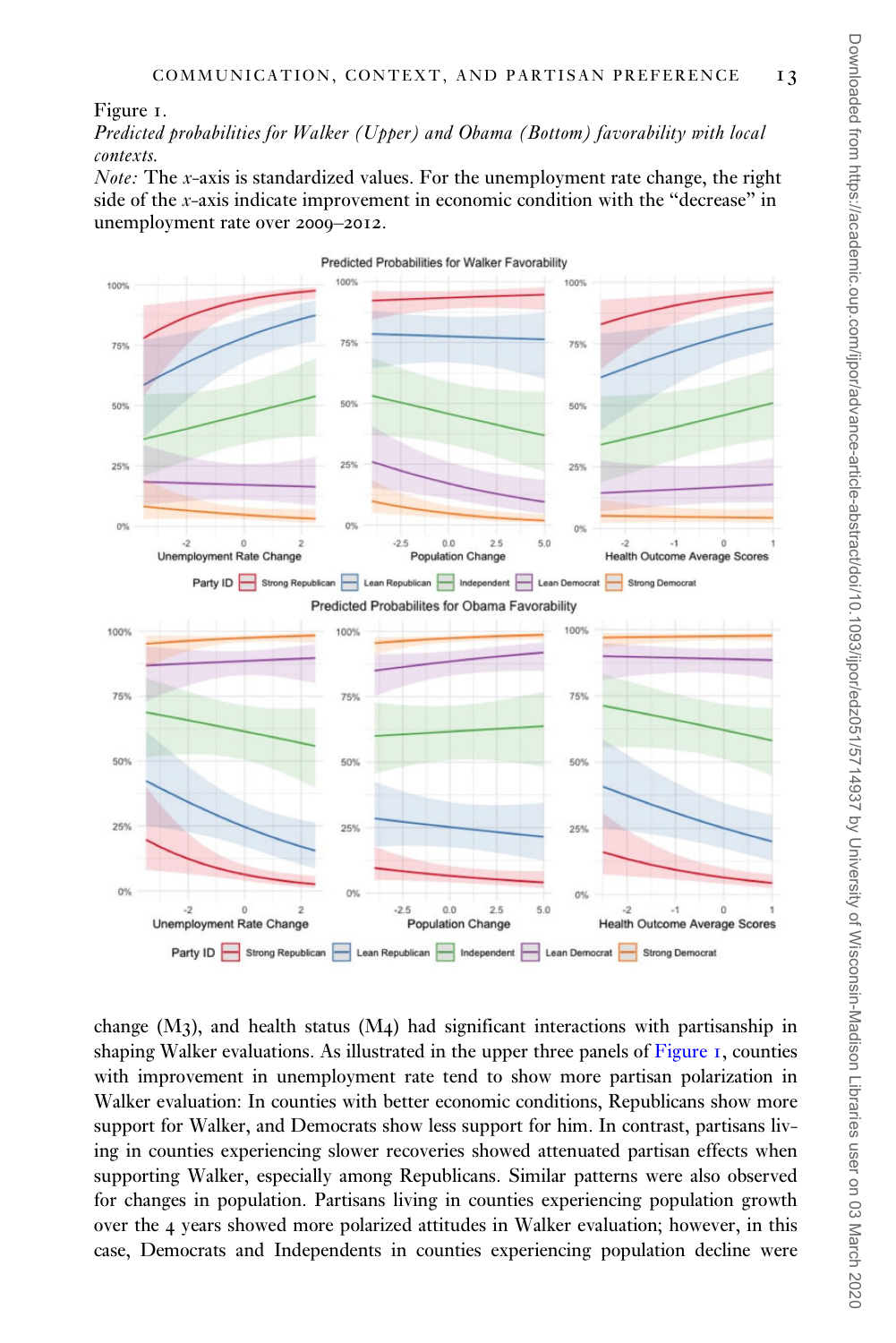markedly more favorable to Walker. Counties with better health outcome status on average show more partisan polarization in Walker evaluations. People in communities with precarious health status showed a considerable drop in Walker support, especially Republicans and Independents. Local digital media use also interacted with health status. In counties with better health outcomes on average, higher use of digital news media was associated with less support for Walker while lower use of digital media was related to favorable opinions toward him (interaction not plotted).

#### Obama Evaluation with the Local Context

We repeated the same analytic strategy with Obama evaluations. We first answer RQ1(b) and RQ2(b) by looking at individual-level relationships with Obama favorability. As [Table](#page-11-0) 1(b) describes, older people were less likely to support Obama, as a one unit increase in age corresponded to a decrease in the odds of favoring Obama by about 30%. Each unit increase in newspaper use was associated with about a 16% increase in the odds of favoring Obama, while a unit increase in local digital news decreased the odds of favoring Obama by about 16%. A one unit increase in partisanship score was associated with an increase in the odds of Obama favorability by about 1200% (or about 13 times); in other words, the odds of Obama favorability for Strong Democrats were 52 times greater than Strong Republicans. The main effects of county-level predictors, however, were not significant, answering RQ3(b).

H1(b) and H2(b) expected differing levels of polarized attitudes depending on partisan communication diets. Our findings reveal that partisans' increasing engagement in political talk with family and friends was associated with their strengthened partisan attitudes toward Obama. In contrast, engagement in political talk with coworkers was associated with weakening of partisan attitudes (see [Supplementary materials](https://academic.oup.com/ijpor/article-lookup/doi/10.1093/ijpor/edz051#supplementary-data) for interaction plots), supporting  $H_1(b)$  and  $H_2(b)$ . Local digital media use also interacted with partisanship: Partisans using more local digital media showed more polarized attitudes toward Obama, with Republicans expressing lower support for Obama and Democrats indicating stronger support for Obama.

 $M<sub>2</sub>$  to  $M<sub>4</sub>$  in [Table](#page-11-0)  $I(b)$  show the results of cross-level interactions for Obama evaluation, answering  $RQ_4(b)$  and  $RQ_5(b)$ . Individual-level predictors as well as their interactions reflected the results of Model 1. Similar to Walker evaluation, partisanship significantly interacted with county-level contextual features. As visually illustrated in lower panels of [Figure](#page-12-0) 1, partisans living in counties with improvement in county-level economic conditions, as assessed by unemployment rates, held more polarized opinions about Obama (M2)—with Republicans showing less support for Obama, and Democrats showing higher support for Obama. In counties struggling economically, however, the partisan gap in supporting Obama was smaller, with Republicans exhibiting higher support for Obama. Somewhat similarly, in counties experiencing population increases  $(M<sub>3</sub>)$ , partisans showed a larger gap in Obama evaluation, strengthening partisan alignment. However, in counties with population loss, partisans exhibited less polarization across the partisan spectrum. Health status also showed a significant interaction with partisanship in Obama evaluation. In counties with precarious health outcome status, Republicans were more supportive of Obama than those living in a better health context. In other words, precarious county-level health status was associated with weakening partisan cues, especially among Republicans.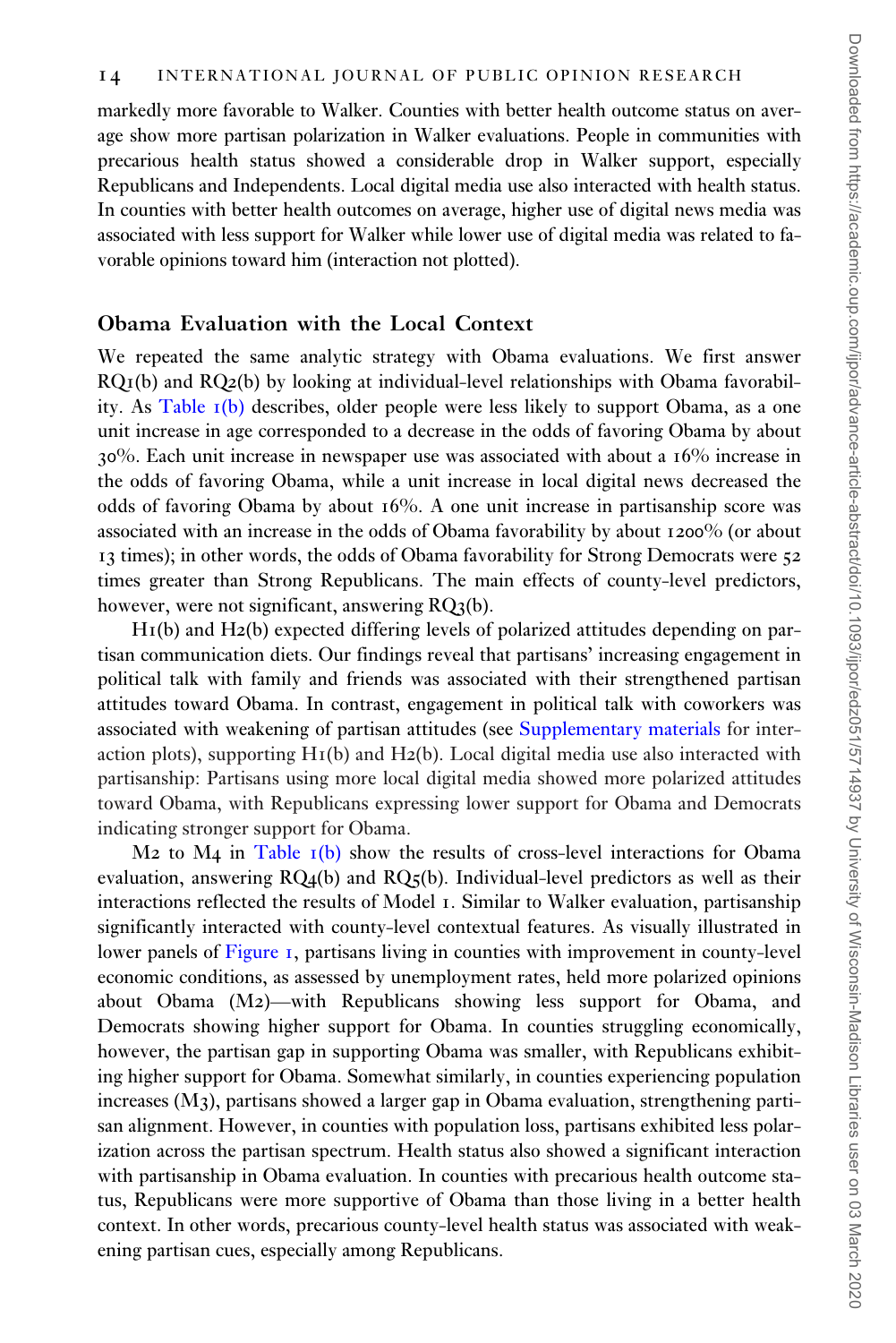#### **Discussion**

What are the social contexts that give rise to greater and lesser political polarization? What social context open partisans to the appeal of candidates from the opposing party? Examined from the vantage point of how party-identified respondents rated their governor, Republican Scott Walker, and their president, Democrat Barack Obama, we document the importance of contextual characteristics as they intersect with partisanship, beyond the role of political conversation in amplifying and attenuating partisan differences.

Our findings largely confirm the critical role of lived experiences, especially through a lens of partisanship, in evaluating politicians (see also [Martin & Webster,](#page-17-0) [2018](#page-17-0)). Overall, partisans showed more polarized, party-line attitudes toward Governor Walker and President Obama in counties with improving or superior contextual conditions in terms of the economic resilience, population growth, and health status. Those experiencing social context characterized by comparative deprivation—slower recovery, shrinking population, and lower health status—were less aligned with their partisanship when evaluating politicians; it is likely that individuals suffering from hardship in their communities are more open to politicians proposing solutions to relieve that hardship, even if those politicians are from the opposite party [\(Fiorina,](#page-16-0) 1978).

Our results also provide insights, well beyond the borders of Wisconsin, about the rise of populist candidates such as Trump. Following Trump's election, there was substantial discussion about the degree to which weakness in economic and cultural conditions might be associated with individuals opening to populist candidates ([Inglehart](#page-16-0) & [Norris,](#page-16-0) 2016). As results suggest that contexts with economic and social hardships weaken partisan leanings, we expect that such contextual environment can be a critical factor for both partisans to consider an alternative. This potentially opened an avenue for the rise of a non-conventional candidate like Trump who spoke, using populist rhetoric, to the feeling of being left behind. Our findings likely have implications for future research linking the global populist phenomenon and contextual factors.

At the same time, it is interesting that we observe partisan asymmetries with respect to how people understand their contextual features. Difference in evaluations of Walker and Obama are particularly pronounced among Republicans, dependent on whether they resided in counties experiencing economic improvement or stagnation. This was also true for the cross-level effect of health status. It was mostly Republicans, including strong identifiers, who softened their support for Walker and improved their Obama evaluations dependent on these local conditions, suggesting some Republicans turned toward Democratic options when suffering economic hardships in their localities or experiencing precarious health conditions. In contrast, population loss appears to weaken both Democratic and Republican support for politicians from their parties, though it particularly improved Walker evaluations among Democrats. The finding that the stagnation of local economies and poor health status drives Republican voters toward Democratic candidates, whereas the thinning of communities in terms of population loss drives Democratic voters toward Republican candidates merits further attention.

Our analyses document the importance of communication patterns as another driver of favorability toward candidates. First of all, different types of communication networks drove distinct effects on partisan polarization. Consistent with [Slater \(](#page-17-0)2007), who asserts that partisans self-select into reinforcing spirals, seeking like-minded individuals, heightening the accessibility of partisanship, and reinforcing preexisting judgments, our study shows engaging in political conversations in closely-tied, homogeneous networks of family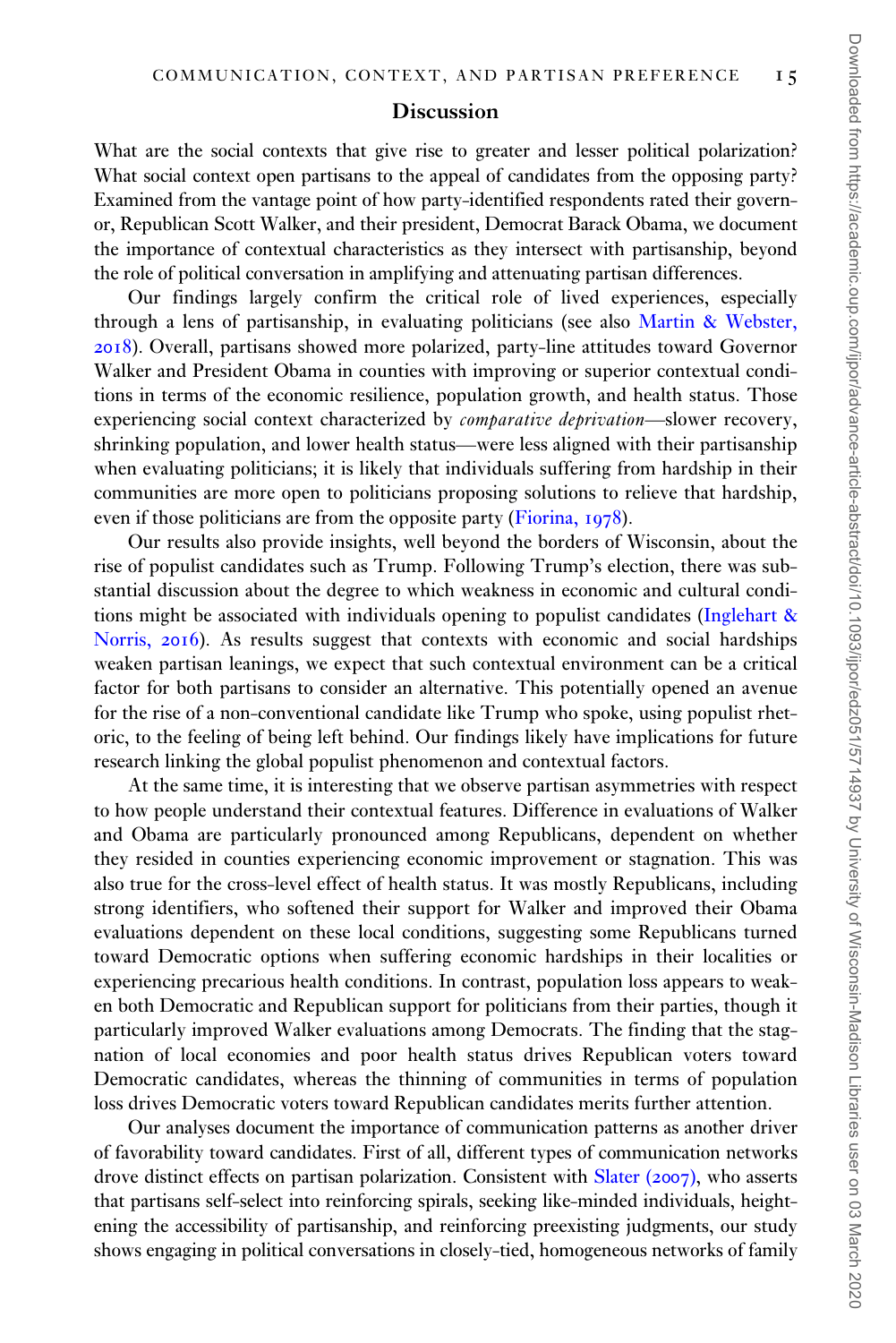<span id="page-15-0"></span>and friends strengthened partisan support for their candidates. However, talk with more heterogeneous networks of coworkers attenuated such tendencies [\(Mutz & Mondak,](#page-17-0) [2006](#page-17-0)). While this provides promising evidence that heterogeneous political talk—which likely brings more exposure to diverse political viewpoints, reduces partisan polarization—it should be noted that the extent that polarization is attenuated is not comparable to the extent that polarization is strengthened through homogeneous political talk. The content of conversations, or motivations for listening to others [\(Weeks & Garrett,](#page-18-0) 2014) might be an important layer to understand this difference.

In addition, we also found the notable role of local digital media use (i.e., encountering local news on websites or social media) in shaping political evaluations. Partisans' use of digital media strengthened their polarizing attitudes toward Obama evaluations. On the contrary, the use of traditional media, including newspaper and local TV did not explain candidate evaluations. Taken together, it is likely that the act of active seeking and sorting online, rather than passive reception of political information, hardens preexisting partisan attitudes.

The evidence presented above has the advantage of using objective measures of county-level features of respondents' experiences: official unemployment rates, population measures, and health outcome statistics. We have shown that such county-level features have significant influence on respondents' views, conditioned by their partisan leanings. However, this approach also has the limitation that it is unable to gauge an individual respondent's experience, and thus may fail to take into account their own perception of life quality in their community. Research should explore the tension between these approaches: To what extent are individuals' opinions and assessments of elites dependent upon 'their own reality,' and to what extent the perception of 'others' realities'? For that matter, examining how closely perception and reality are related for local residents and their experiences through media and communication are likely to shape the relationship would be an important addition to the scholarship.

#### Supplementary Data

[Supplementary Data](https://academic.oup.com/ijpor/article-lookup/doi/10.1093/ijpor/edz051#supplementary-data) are available at *IIPOR* online.

#### Funding

The work was supported by the Office of the Vice Chancellor for Research and Graduate Education at the University of Wisconsin-Madison with funding from the Wisconsin Alumni Research Foundation (UW2020 Program).

#### References

Acquisti, A., & Gross, R. (2006) Imagined communities: Awareness, information sharing, and privacy on the Facebook. In P. Golle & G. Danezis (Eds.), Proceedings of 6th Workshop on Privacy Enhancing Technologies (pp. 36–58). Cambridge, UK: Robinson College. PET.

Anderson, B. (1991). Imagined communities. London, UK: Verso.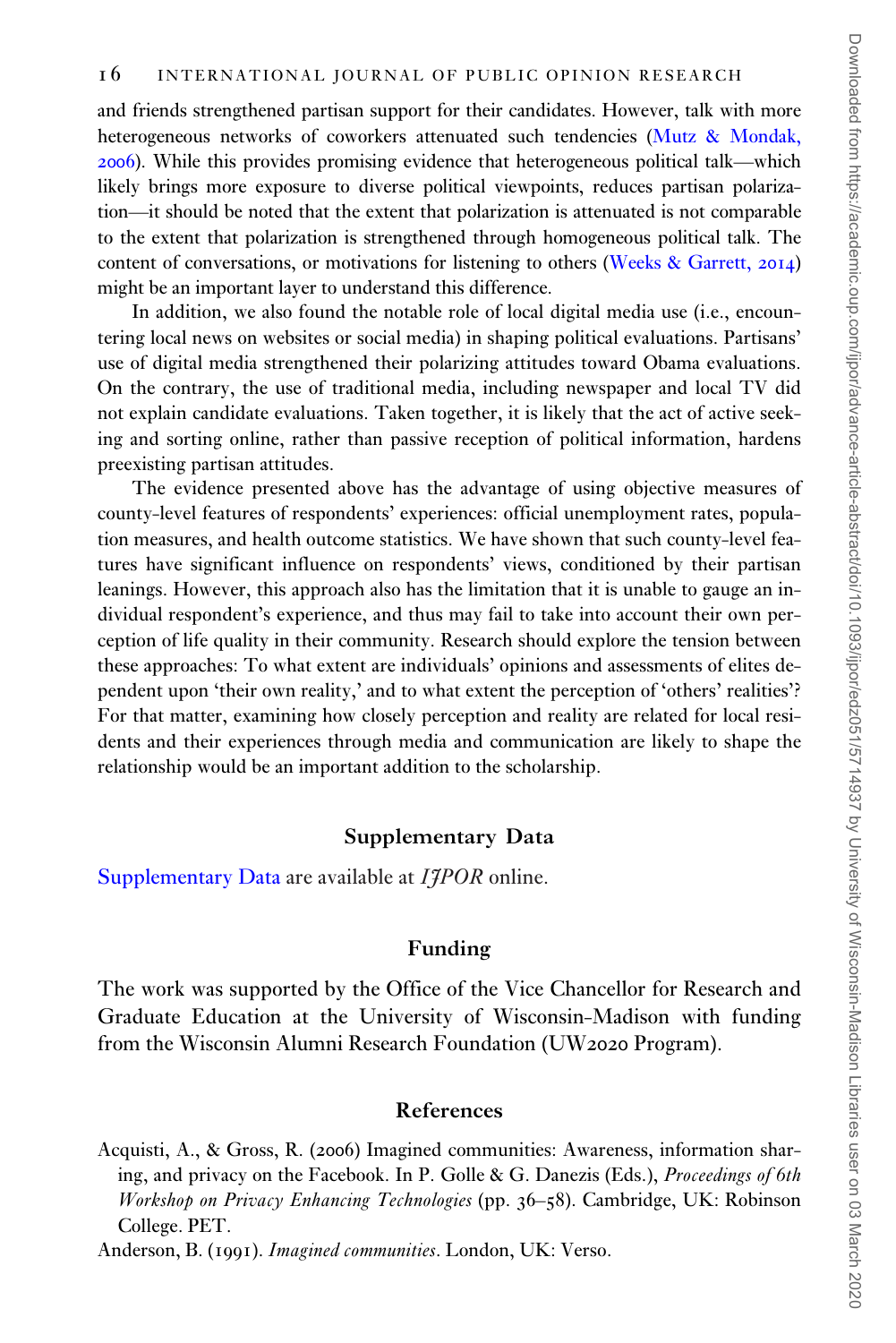- <span id="page-16-0"></span>Arzheimer, K., & Carter, E. (2006). Political opportunity structures and right-wing extremist party success. European Journal of Political Research, 45, 419–443.
- Ball-Rokeach, S. J., Kim, Y. C., & Matei, S. (2001). Storytelling neighborhood: Paths to belonging in diverse urban environments. Communication Research, 28, 392-428.
- Barberá, P., Wang, N., Bonneau, R., Jost, J. T., Nagler, J., Tucker, J., & González-Bailón, S. (2015). The critical periphery in the growth of social protests. PLos One, 10, 1–15.
- Beetham, M. (2006). Periodicals and the new media: Women and imagined communities. Women's Studies International Forum 29, 231–240.
- Benkler, Y. (2006). The wealth of networks. New Haven: Yale University Press.
- Bishop, B. (2008). The big sort: Why the clustering of like-minded America is tearing us apart. Boston, MA: Houghton Mifflin Harcourt.
- Boutyline, A., & Willer, R. (2017). The social structure of political echo chambers: Variation in ideological homophily in online networks. *Political Psychology*, 38,  $551 - 569$ .
- Bowyer, B. (2008). Local context and extreme right support in England: The British National Party in the 2002 and 2003 local elections. Electoral Studies, 27, 611–620.
- Catanese, D. (2016, November 14). The 10 closest states in the 2016 election. US News. Retrieved from [https://www.usnews.com/news/the-run-](https://www.usnews.com/news/the-run-2016/articles/2016-11-14/the-10-closest)2016/articles/2016-11-14/the-10[-closest](https://www.usnews.com/news/the-run-2016/articles/2016-11-14/the-10-closest)-.
- Cramer, K. J. (2016). The politics of resentment: Rural consciousness in Wisconsin and the rise of Scott Walker. Chicago, IL: University of Chicago Press.
- Fiorina, M. P. (1978). Economic retrospective voting in American national elections: A micro analysis. American Journal of Political Science, 22, 426–443.
- Friedland, L. A. (2016). Networks in place. American Behavioral Scientist, 60(1), 24–42.
- Granovetter, M. (1973). The strength of weak ties. American Journal of Sociology, 78, 1360–1380.
- Gruzd, A., Wellman, B., & Takhteyev, Y. (2011). Imagining Twitter as an imagined community. American Behavioral Scientist, 55, 1294–1318.
- Habermas, J. (1984). The theory of communicative action. Boston, MA: Beacon.
- Hawkins, S., Yudkin, D., Juan-Torres, M. & Dixon, T. (2018). Hidden tribes: A Study of America's polarized Landscape. New York, NY: More in Common.
- Herd, P., Carr, D., & Roan, C. (2014). Cohort profile: Wisconsin longitudinal study (WLS), International Journal of Epidemiology,  $43(1)$ ,  $34-41$ .
- Howley, K. (2005). Community media: People, places, and communication technologies. Cambridge, UK: Cambridge University Press.
- Hughes, C. (2019). It's the EU immigrants stupid! UKIP's core-issue and populist rhetoric on the road to Brexit. European Journal of Communication, 34, 1–19.
- Inglehart, R., & Norris, P. (August 2016). Trump, Brexit, and the rise of populism: Economic have-nots and cultural backlash. Harvard Kennedy School Faculty Research Working Paper Series RWP16-026.
- Iversen, G. R., & Gudmund, I. R. (1991). Contextual analysis (No. 7). Newbury Park, CA: Sage.
- Jenkins, J. M. (2016). The good life: The construction of imagined communities in city magazines. *Journalism Studies*, 17, 319–336.
- Kavoura, A. (2014). Social media, online imagined communities and communication research. *Library Review*,  $63,490-504$ .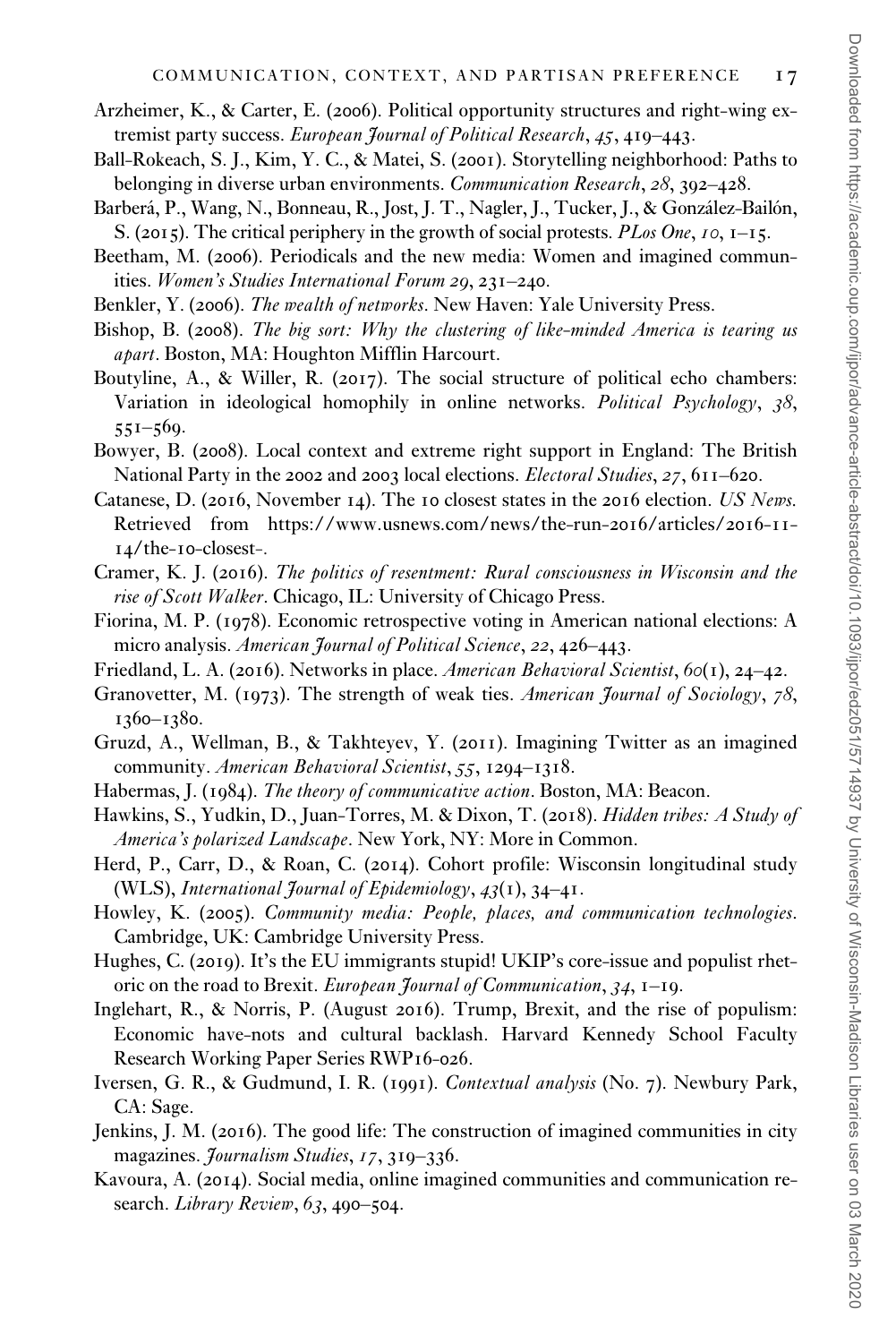- <span id="page-17-0"></span>Kim, Y. (2015). Does disagreement mitigate polarization? How selective exposure and disagreement affect political polarization. Journalism & Mass Communication  $Quarterly, 92, 915-937.$
- Kim, Y., & Warner, M. E. (2018). Geographies of local government stress after the great recession. Social Policy & Administration,  $52(1)$ ,  $365-386$ .
- Koehler, C., Weber, M., & Quiring, O. (2018). I want a savior, not a victim: the impact of media representations of the EU and economic shocks on citizens' supportive attitudes on the European integration. International Journal of Public Opinion Research,  $31(1), 45-69.$
- Lewis, S. C. (2008). News, nationalism, and the imagined community: The case of bilingual journalism in Spain. Journalism Studies, 9, 409–428.
- Lichter, D. T., & Ziliak, J. P. (2017). The rural-urban interface: new patterns of spatial interdependence and inequality in America. The ANNALS,  $672(1)$ ,  $6-25$ .
- Martin, G. J., & McCrain, J. (2019). Local news and national politics. American Political Science Review, 113, 372–384.
- Martin, G. J. & Webster, S. W. (2018). Does residential sorting explain geographic polarization? Political Science Research and Methods, 1–17.
- Monnat, S. M. (2016). Deaths of despair and support for Trump in the 2016 presidential election. Retrieved from [https://aese.psu.edu/directory/smm](https://aese.psu.edu/directory/smm67/Election16.pdf)67/Election16.pdf.
- Morgan, S. L., & Lee, J. (2018). Trump voters and the White working class. Sociological Science, 5, 234–245.
- Mudde, C. (2017). The far right in America. London, England: Routledge.
- Mutz, D. C. (1992). Mass media and the depoliticization of personal experience. American Journal of Political Science, 36, 483-508.
- Mutz, D., & Mondak, J. (2006). The workplace as a context for cross-cutting political discourse. The Journal of Politics,  $68(1)$ ,  $140-155$ .
- Paek, H. J., Yoon, S. H., & Shah, D. V. (2005). Local news, social integration, and community participation: Hierarchical linear modeling of contextual and cross-level effects. Journalism & Mass Communication Quarterly, 82, 587-606.
- Patana, P. (2018). Changes in local context and electoral support for the populist radical right: Evidence from Finland. Party Politics, 1–12.
- Poznyak, D., Abts, K., & Swyngedouw, M. (2011). The dynamics of the extreme right support: A growth curve model of the populist vote in Flanders-Belgium in 1987–2007. Electoral Studies, 30, 672–688.
- Shah, D. V., McLeod, D. M., Rojas, H., Cho, J., Wagner, M. W., & Friedland, L. A. (2017). Revising the communication mediation model for a new political communication ecology. Human Communication Research, 43, 491-504.
- Shah, D. V., McLeod, J. M., & Yoon, S. H. (2001). Communication, context, and community: An exploration of print, broadcast, and Internet influences. Communication Research, 28, 464–506.
- Slater, M. D. (2007). Reinforcing spirals: The mutual influence of media selectivity and media effects and their impact on individual behavior and social identity. Communication Theory, 17, 281–303.
- Solt, F. (2008). Economic inequality and democratic political engagement. American Journal of Political Science,  $52(1)$ ,  $48-60$ .
- Stamm, K. R., & Fortini-Campbell, L. (1983). The relationship of community ties to newspaper use. Journalism and Communication Monographs, 84, 2–27.